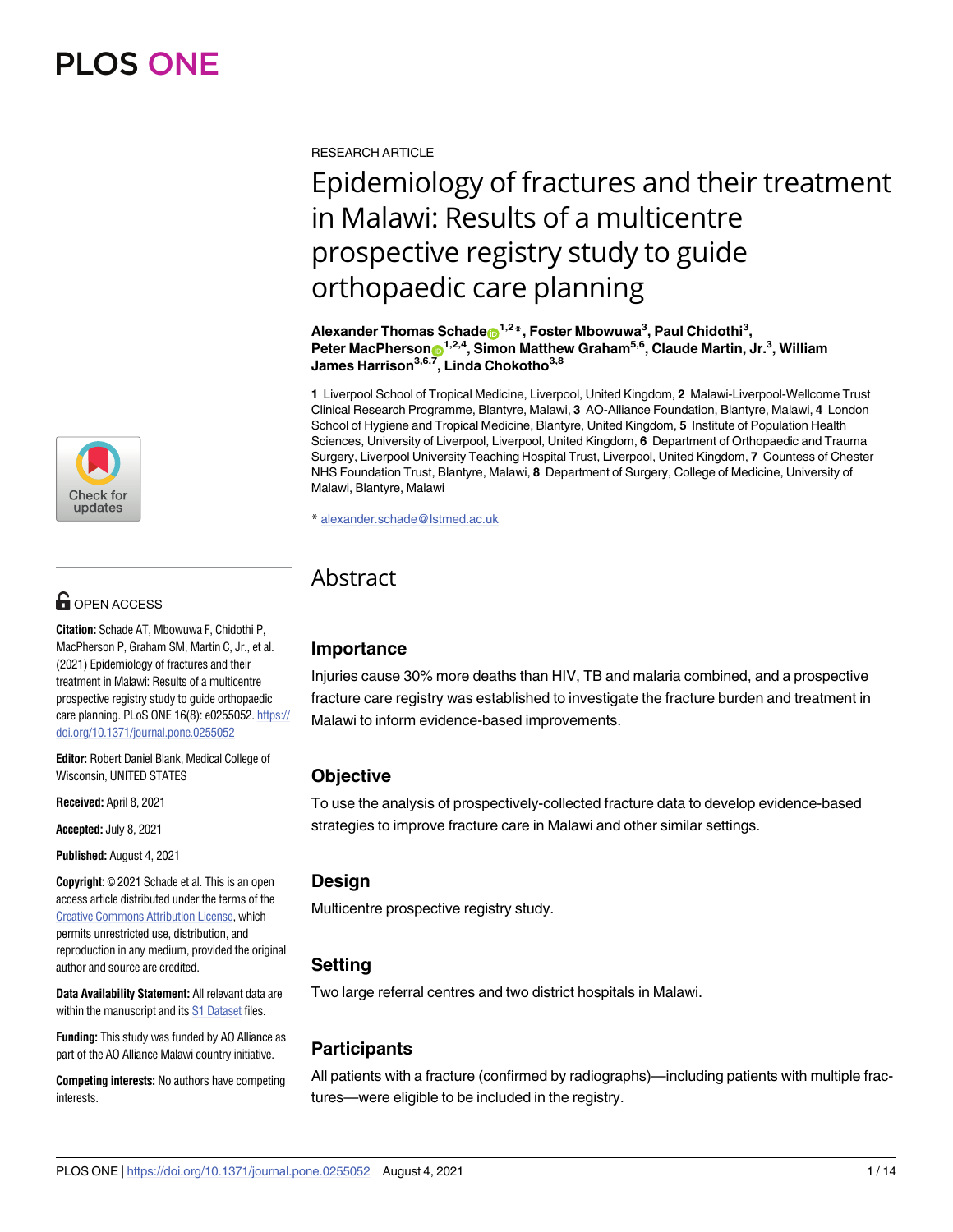#### <span id="page-1-0"></span>**Exposure**

All fractures that presented to two urban central and two rural district hospitals in Malawi over a 3.5-year period (September 2016 to March 2020).

#### **Main outcome(s) and measure(s)**

Demographics, characteristics of injuries, and treatment outcomes were collected on all eligible participants.

#### **Results**

Between September 2016 and March 2020, 23,734 patients were enrolled with a median age of 15 years (interquartile range: 10–35 years); 68.7% were male. The most common injuries were radius/ulna fractures ( $n = 8,682, 36.8\%$ ), tibia/fibula fractures ( $n = 4,036$ , 17.0%), humerus fractures (n = 3,527, 14.9%) and femoral fractures (n = 2,355, 9.9%). The majority of fractures (n = 21,729, 91.6%) were treated by orthopaedic clinical officers; 88% (20,885/2,849) of fractures were treated non-operatively, and 62.7% were treated and sent home on the same day. Open fractures (OR:53.19, CI:39.68–72.09), distal femoral fractures (OR:2.59, CI:1.78–3.78), patella (OR:10.31, CI:7.04–15.07), supracondylar humeral fractures (OR:3.10, CI:2.38–4.05), ankle fractures (OR:2.97, CI:2.26–3.92) and tibial plateau fractures (OR:2.08, CI:1.47–2.95) were more likely to be treated operatively compared to distal radius fractures.

#### **Conclusions and relevance**

The current model of fracture care in Malawi is such that trained orthopaedic surgeons manage fractures operatively in urban referral centres whereas orthopaedic clinical officers mainly manage fractures non-operatively in both district and referral centres. We recommend that orthopaedic surgeons should supervise orthopaedic clinical officers to manage non operative injuries in central and district hospitals. There is need for further studies to assess the clinical and patient reported outcomes of these fracture cases, managed both operatively and non-operatively.

# **Introduction**

The Global Burden of Disease study estimates that in low- and middle-income countries (LMICs), injuries cause more than 220 million disability adjusted life years (DALYs) lost each year, higher than that for cancer or ischemic heart disease, or for tuberculosis, HIV and malaria combined [\[1\]](#page-12-0). Musculoskeletal injuries account for the majority of the disability burden from injury [\[2\]](#page-12-0) with an estimated 130 million fractures sustained worldwide each year [\[3\]](#page-12-0). Fracture-related death and disability are potentially largely preventable through injury prevention schemes and accessible, good quality trauma care systems [\[4–6](#page-12-0)].

Malawi is a low-income country (LIC) in sub-Saharan Africa with a population of approximately 17.6 million and 84% living in rural areas [\[7,](#page-12-0) [8](#page-12-0)]. Fracture care is provided at district hospitals (which are typically rural), and tertiary (central) hospitals. Trained, specialized fracture care providers in Malawi include an estimated 107 non-physician orthopaedic clinical officers (OCOs) and 14 specialist orthopaedic surgeons [\[9](#page-12-0)]. This equates to 0.019 physicians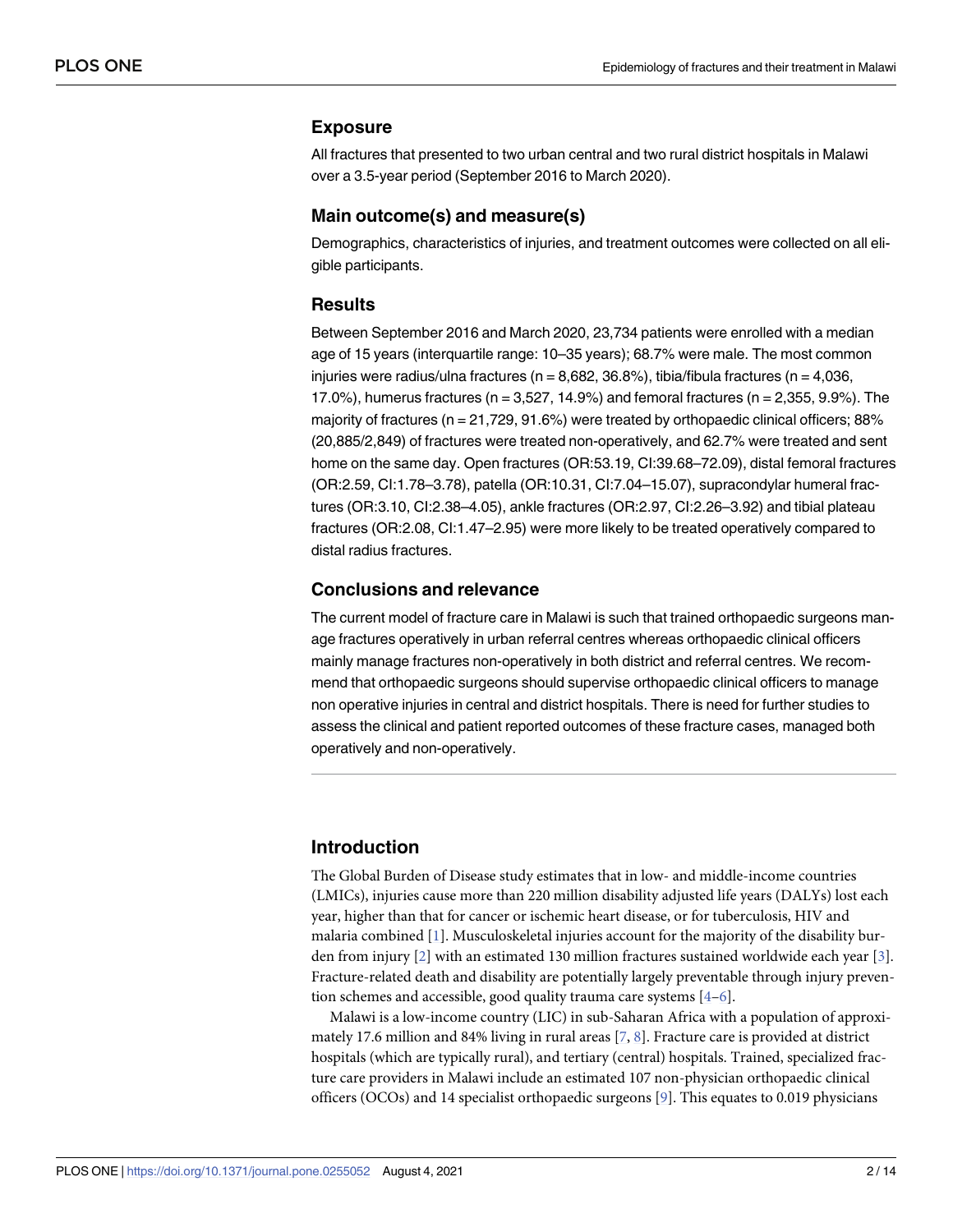<span id="page-2-0"></span>per 1,000 people compared to the WHO standard of 2.5 physicians per 1,000 [\[10\]](#page-12-0). OCOs undergo 18 months of formal training on closed management of fractures and simple operative treatment, including open fracture debridement and external fixation, and serve as the primary orthopaedic care providers in district hospitals [[9](#page-12-0)].

Malawi has the world's fourth highest annual road injury mortality at 34.2 per 100,000 [\[11\]](#page-12-0) and a high prevalence of musculoskeletal impairment [[12](#page-12-0)]. However, these observations are based on extrapolation from studies done at a small number of facilities in a limited number of locations, and from surveillance systems, household surveys and facility-/hospital-level data inquiries. Attempts have been made to calculate incidences of femoral shaft fractures using hospital data and staff interviews in Malawi  $[13]$  $[13]$  $[13]$ . Without understanding the burden of injury through registries, it is difficult to inform policy and allocate resources which will achieve the greatest impact in injury prevention, treatment, and rehabilitation of injured persons. There are no sustained fracture care registries with detailed focus on skeletal injuries and their management in a LMIC [\[14\]](#page-12-0). The aim of this registry study was therefore to describe the burden, characteristics and treatment modalities of patients presenting to district and central hospitals with fractures using data from the registry in Malawi.

# **Methods**

## **Study design and participants**

This prospective observational registry recorded all fractures of the axial skeleton presenting to the selected hospitals over a 3.5-year period from September 2016 to March 2020. The participating hospitals were: Queen Elizabeth Central Hospital, Blantyre (QECH) and Kamuzu Central Hospital, Lilongwe (KCH), two tertiary referral hospitals with fulltime orthopaedic surgeons and OCOs; and Mangochi and Nkhata Bay District Hospitals, which are staffed by OCOs only. Data collection started at QECH and Nkhata Bay District Hospital in September 2016, at KCH in January 2017, and at Mangochi District Hospital in July 2017 to account for staff training and study coordination.

# **Data collection and management**

The data clerks completed the demographic details whereas the OCOs completed the clinical details. Patients who presented to either the emergency department or outpatient clinic were recruited into the registry after a diagnosis of fracture was confirmed by a clinician using an Xray. The clinician then completed the clinical details on the registry form and then referred the patients with the registry form to the data clerk to complete the demographic details. The paper registry forms were then entered into an EPIDATA electronic database [\[15\]](#page-12-0). Direct electronic data capturing using Open Data Kit (ODK) [\[16\]](#page-12-0) started from February 2019 onwards.

## **Inclusion and exclusion criteria**

All patients with a fracture (confirmed by radiographs)—including patients with multiple fractures—were eligible to be included in the registry. Patients with x-ray features suggestive of pathological fractures were excluded from the registry.

#### **Data quality assurance**

At the end of every quarter, the research assistants and the principal investigator visited each participating hospital to conduct a data verification exercise. During this exercise, the number of cases recorded in the registry was compared with those recorded in the book register to determine the proportion of missed cases. Regular monitoring of the registry data,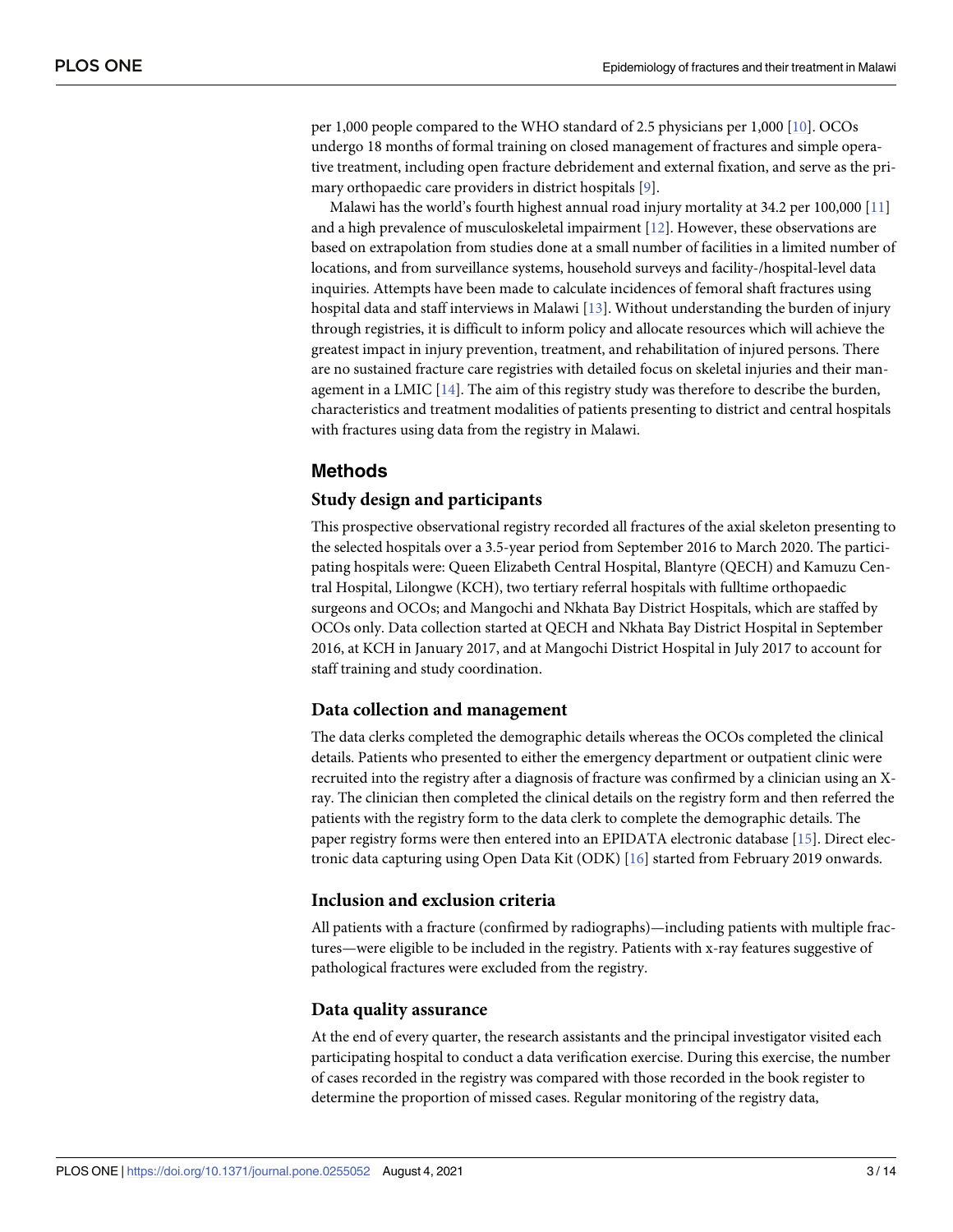<span id="page-3-0"></span>identification of errors and feedback to the team in the participating hospitals ensured improved quality of the data.

## **Ethical approval**

The protocol was approved by the College of Medicine Research Ethics Committee and each clinical site's management committee. The registry collected anonymous surveillance data, hence individual consent was not required and was approved by the local research committee: P06/18/2426.

# **Definitions and outcome ascertainment**

Mechanism of injury was classified into road traffic accident, assault, fall, sport, animal bite, domestic violence, work related injury and other. The type of fractures were classified by orthopaedic clinical officers according to a modified AO classification including fracture pattern and laterality [\[17\]](#page-12-0). Management of fractures was classified as: plaster without anaesthesia; manipulation under anaesthetic and plaster; manipulation under anaesthetic and K-wiring; open fracture debridement; external fixator; skin traction; skeletal traction; intramedullary nailing; plates and screws; and other mode of management. Outcomes were classified as: treated as outpatient and sent home; admitted; referred to another facility; died; or other. Deaths were recorded during the inpatient period only.

#### **Statistical analysis**

Data was analysed using R (The R Foundation for Statistical Computing, Vienna) [[15](#page-12-0), [18](#page-12-0)]. Descriptive statistical analysis was performed using age as a numerical variable and for the following categorical variables: sex; education; occupation; mechanism; operations; and outcome. Operations were defined as any surgical procedure that required a general, spinal or regional anaesthetic. Total number of participants and percentage were reported between district and central hospitals and compared using a Kruskal-Wallis test for non-parametric numerical data and Chi-square tests for categorical data. Where continuous data were not normally distributed, we report medians and interquartile ranges. We constructed multivariable logistic regression models to investigate associations with admission (vs. outpatient management), and a separate model for operative management (vs. non-operative management). P values below 0.05 were considered statistically significant. 95% confidence intervals were calculated. To estimate the odds of having an admission and operative management for open fractures, we excluded fractures that had a low frequency (*<*10) and were not long bones including clavicle, foot, hand, midshaft humerus, patella, pelvic, proximal humerus, scapula and spine.

## **Results**

A total of 23,733 patients with fractures were enrolled across the four hospital sites. 11,847 patients (49.9%) presented to QECH, 7,348 cases (31.0%) to KCH, 2,286 cases (9.6%) to Nkhata Bay District Hospital and 2,252 cases (9.5%) presented to Mangochi District Hospital. Overall, 63% (12,141/19,195) of patients registered at central hospitals and 47% (1,059/2,252) at district hospitals had been referred for fracture management from a lower-level health facility ([Table](#page-4-0) 1). Missing data for the analysed variables was overall less than 15% and included: age = 451 (2%), education = 2,692 (13%), referral site = 1,188 (5.2%), occupation = 2,125  $(9.9\%)$ , mechanism = 558 (4.2%) and open fractures = 28 (2.5%).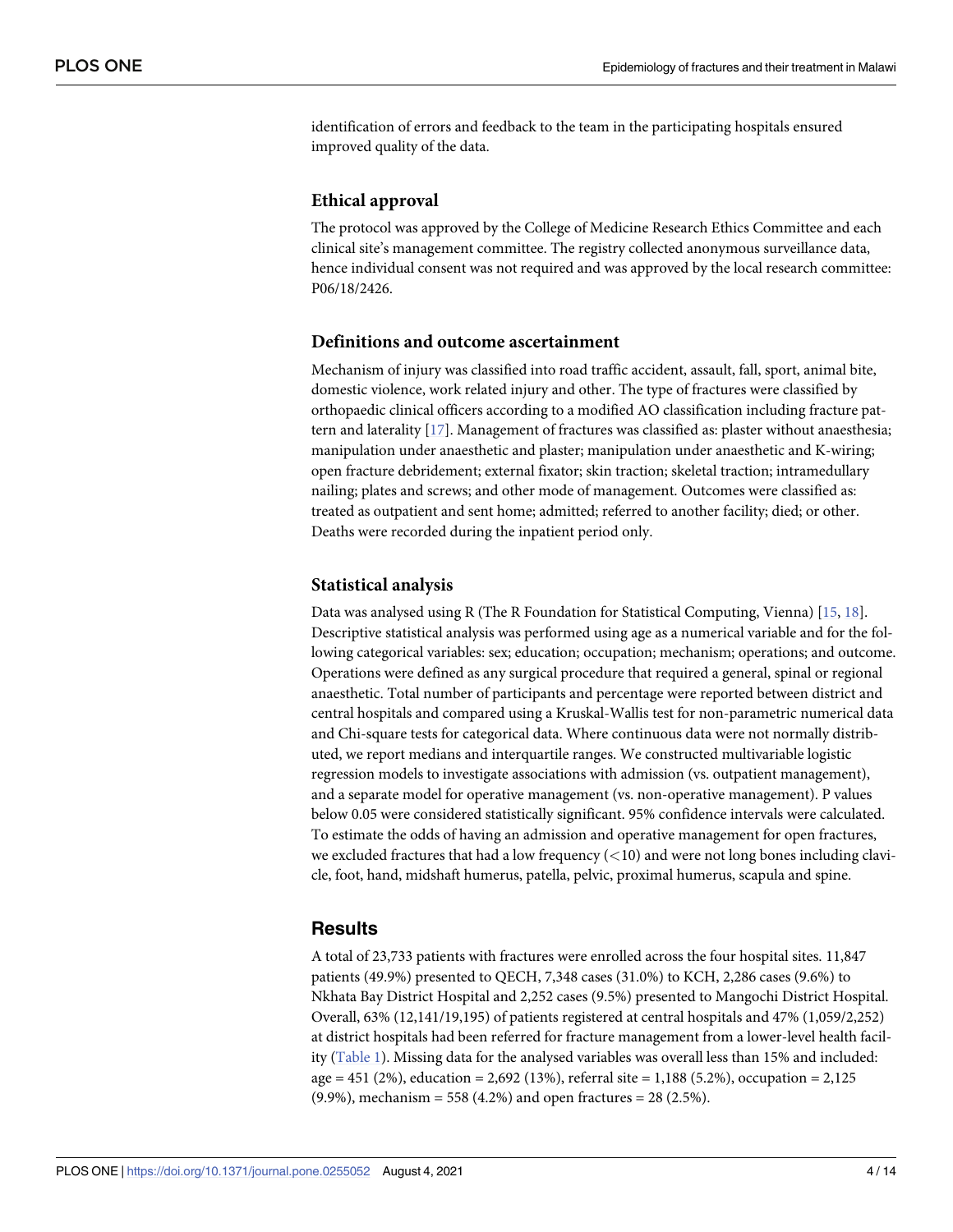<span id="page-4-0"></span>

| Table 1. Characteristics of fractures presenting to Malawi between 2016-2020. |  |
|-------------------------------------------------------------------------------|--|
|-------------------------------------------------------------------------------|--|

|                                            | Central Hospitals (n = 19,195) | District Hospitals $(n = 2,252)$ | P-value |
|--------------------------------------------|--------------------------------|----------------------------------|---------|
| Age (years, median, IQR)                   | $15(10-40)$                    | $15(10-25)$                      | < 0.05  |
| Male                                       | 13,227 (68.9%)                 | 1,552 (67.1%)                    | 0.629   |
| Female                                     | 5,805 (31.0%)                  | 698 (32.8%)                      |         |
| Referred from another health facility      | 12,141 (63%)                   | 1,059 (47%)                      | < 0.05  |
| Education                                  |                                |                                  | < 0.05  |
| No schooling/Pre-school/Vocational         | 3,791 (22.8%)                  | 565 (25.9%)                      |         |
| Primary                                    | 9,091 (54.7%)                  | 1,489 (68.1%)                    |         |
| Secondary                                  | 2,601 (15.7%)                  | 110 (5.0%)                       |         |
| Tertiary/University                        | 1,132 (0.7%)                   | $21 (< 0.1\%)$                   |         |
| Occupation                                 |                                |                                  | < 0.05  |
| Child                                      | 5,306 (31.0%)                  | 551 (24.6%)                      |         |
| Student                                    | 5,417 (31.7%)                  | 1,068 (47.6%)                    |         |
| Small business/Office worker/Self-employed | 2,464 (14.4%)                  | 156 (7.0%)                       |         |
| Farmer/Labourer                            | 2,127 (12.4%)                  | 350 (15.6%)                      |         |
| Housewife/Unemployed                       | 905 (5.3%)                     | 108 (4.8%)                       |         |
| Other                                      | 880 (5.1%)                     | $11(0.5\%)$                      |         |
| Mechanism                                  |                                |                                  | < 0.05  |
| Fall                                       | 12,594 (67.2%)                 | 1,409 (63.3%)                    |         |
| Road traffic                               | 3,257 (17.4%)                  | 344 (15.5%)                      |         |
| Sports                                     | 928 (5.0%)                     | 353 (15.9%)                      |         |
| Assault/Domestic violence                  | 857 (4.6%)                     | 44 (1.0%)                        |         |
| Work-related                               | 232 (1.2%)                     | 17 (0.8%)                        |         |
| Animal bites                               | 118 (0.6%)                     | 24 (1.1%)                        |         |
| Other                                      | 753 (4.0%)                     | 35(1.6%)                         |         |
| Open fractures                             | 1,034 (95.2%)                  | 52 (4.8%)                        | < 0.05  |
| <b>Initial operations</b>                  |                                |                                  | < 0.05  |
| Open fracture debridement                  | 882 (31.9%)                    | 50 (82.0%)                       |         |
| Open reduction internal fixation           | 1,248 (45.1%)                  | 2(3%)                            |         |
| IM nailing                                 | 405 (14.6%)                    | $1(0.2\%)$                       |         |
| External fixation                          | 150 (5.4%)                     | $8(13.1\%)$                      |         |
| Amputations                                | $57(2.1\%)$                    | $\boldsymbol{0}$                 |         |
| Other                                      | 24 (0.8%)                      | $\boldsymbol{0}$                 |         |
| Outcome                                    |                                |                                  | < 0.05  |
| Treated and sent home                      | 11,552 (60.2%)                 | 1,559 (69.2%)                    |         |
| Admitted                                   | 7,570 (39.4%)                  | 687 (30.5%)                      |         |
| Died                                       | 43 (0.2%)                      | $\boldsymbol{0}$                 |         |
| Referred                                   | 26 (0.1%)                      | $5(0.2\%)$                       |         |
| Other                                      | $4 (< 0.1\%)$                  | $1 (< 0.1\%)$                    |         |

Missing: age = 1,120, gender = 165, referred = 1,072, education = 2,601, occupation = 2,125, mechanism = 482, operation name = 233, outcome = 0.

<https://doi.org/10.1371/journal.pone.0255052.t001>

# **Fracture patient characteristics in central and district hospitals (Table 1)**

Overall, the median age was 15 years (interquartile range [IQR]: 10–35 years). Education level was significantly higher (P*<*0.05) in patients treated at central hospitals, with a greater percentage of patients having university/tertiary education in central hospitals (1,132/16,615, 6.8%) compared to at the district hospitals (21/2,185, 1.0%). There were significantly more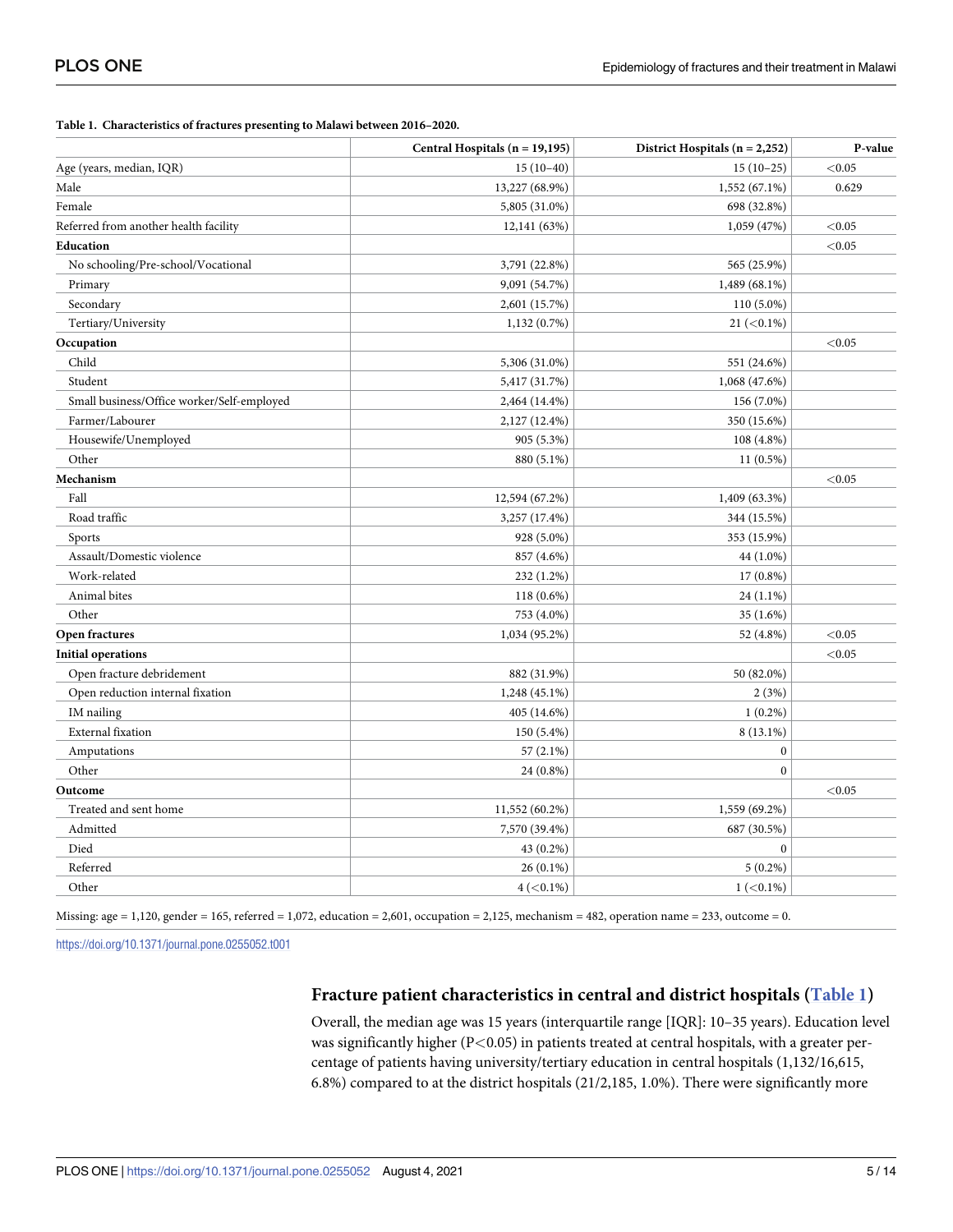<span id="page-5-0"></span>

Proportion of fractures due to injury mechanism

<https://doi.org/10.1371/journal.pone.0255052.g001>

students with factures at the district hospitals (1,068/2,244, 47.6%) compared to at the central hospitals (5,417/17,099, 31.7%).

A significantly greater percentage (P*<*0.05) of patient's fractures were due to domestic violence and assault at central hospitals (857/18,739, 4.6%) compared to district hospitals (44/ 2,226, 2.0%) and more animal bites (24/2,226, 1.1% vs 118/18,739, 0.6%) and sports related injuries (353/2,226, 15.8% vs 928/18,739, 5.0%) were seen in district hospitals compared to central hospitals [\(Table](#page-4-0) 1). Assault (266/997, 26.7% vs 114/997, 11.4%) and road traffic injuries (1,043/3,734, 27.9% vs 491/3,734 13.1%) were both more common in 20–35 year olds compared to 10–19 year olds (see Fig 1).

Eighty-two percent of fractures were treated non-operatively and there was a significantly greater percentage of operations  $(14.3\%, n = 2.743 \text{ vs } 2.9\%, n = 66)$  performed in central hospitals compared to district hospitals (Tables [1](#page-4-0) and [2](#page-6-0)). Orthopaedic surgeons, orthopaedic trainees and surgical trainees were only available at central hospitals. All reported deaths occurred in the central hospitals, and most commonly occurred in the over 50 year olds (45.7%, 21/46), those with femoral fractures (30.4%, 14/46) and those with a fall mechanism of injury (52.2%, 24/46).

The most common treatments were: 12,780 (55.9%) plaster cast without anaesthesia; 2,795 (12.2%) manipulation and plaster cast under anaesthesia; and 1,448 (6.6%) skin traction.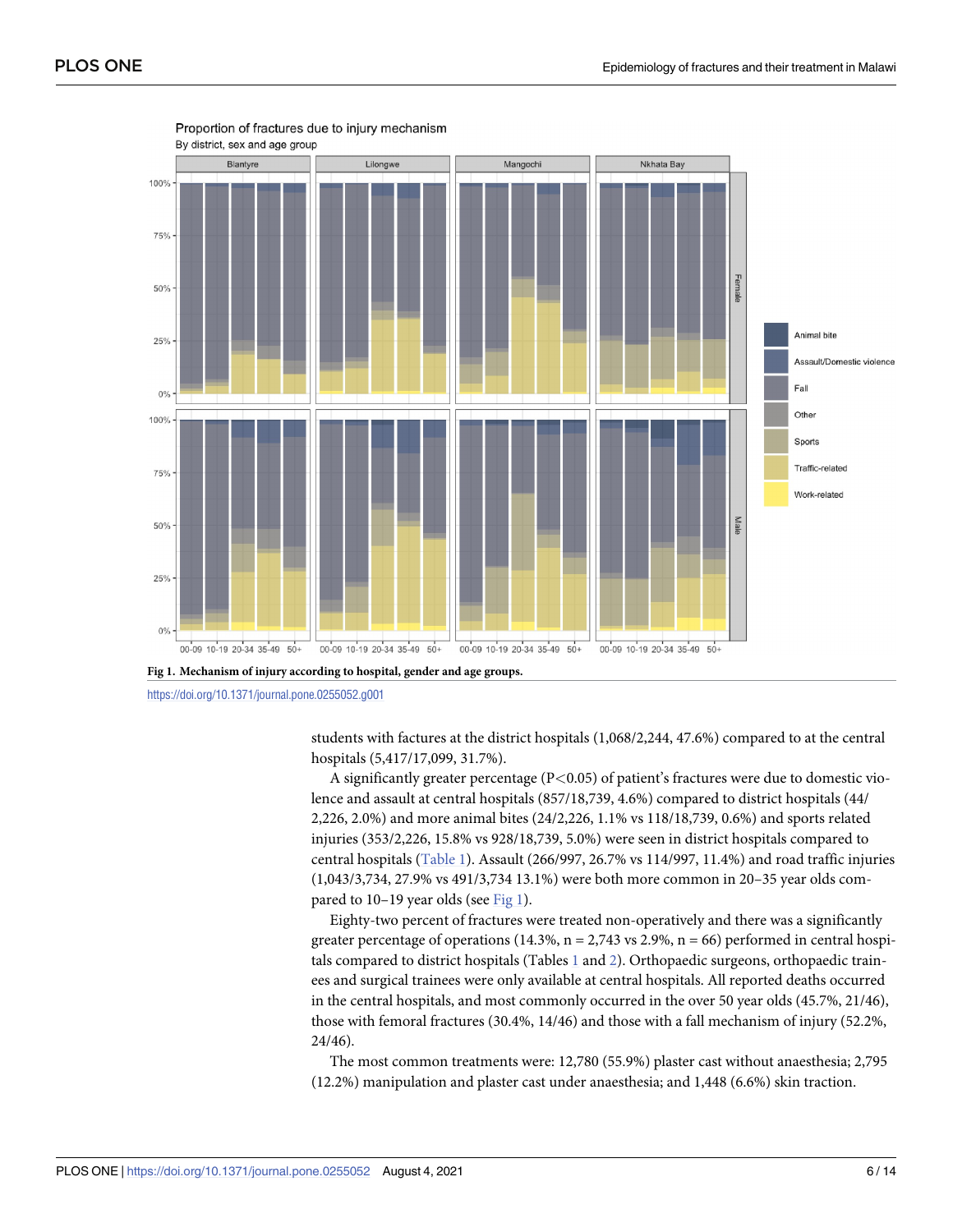| Sex<br>Male<br>Ref<br>Ref<br>Female<br>$0.74(0.68 - 0.82)$<br>$0.72(0.61 - 0.83)$<br>Age<br>$0-9$ years<br>$0.46(0.40-0.53)$<br>$0.77(0.58 - 1.02)$<br>Ref<br>$10-19$ years<br>Ref<br>$1.17(1.03-1.32)$<br>$1.89(1.56-2.29)$<br>$20 - 34$ years<br>$35-49$ years<br>$1.20(1.05-1.38)$<br>$2.28(1.88-2.76)$<br>50+ years<br>$1.33(1.15-1.55)$<br>$1.56(1.24-1.95)$<br>Mechanism<br>Falls<br>Ref<br>Ref<br>Road traffic incidents<br>$1.68(1.49-1.90)$<br>$1.88(1.60-2.21)$<br>Sports<br>$0.69(0.58-0.83)$<br>$0.82(0.59-1.11)$<br>Assault/Domestic violence<br>$1.26(1.02-1.56)$<br>$2.00(1.55-2.56)$<br>Work-related<br>$1.60(1.09-2.31)$<br>$5.59(3.75 - 8.01)$<br>Animal bites<br>$0.78(0.45-1.30)$<br>$4.73(2.78 - 7.79)$<br>Study site<br>Ref<br>Central Hospital<br>Ref<br>District Hospital<br>$1.25(1.11-1.41)$<br>$0.34(0.24 - 0.45)$<br>Fracture type<br>Distal radius<br>Ref<br>Ref<br>Scapula<br>$1.80(0.90-3.41)$<br>$2.24(0.86 - 5.95)$<br>Clavicle<br>$0.88(0.68 - 1.15)$<br>$1.02(0.59-1.67)$<br>Proximal humerus<br>$3.23(2.60-4.01)$<br>$3.03(2.09-4.35)$<br>Midshaft humerus<br>$4.95(3.63 - 6.74)$<br>$3.40(1.97 - 5.68)$<br>Supracondylar humerus<br>$5.09(4.48 - 5.80)$<br>$3.10(2.38-4.05)$<br>Proximal radius<br>$0.62(0.49-0.78)$<br>$1.76(1.24 - 2.47)$<br>Midshaft radius<br>$0.88(0.74-1.04)$<br>$1.35(1.00-1.82)$<br>Hand<br>$1.85(1.39-2.44)$<br>7.40 (5.27–10.37)<br>Pelvis<br>13.09 (8.50–20.71)<br>$2.01(1.18-3.35)$<br>Spine<br>$8.81(5.45 - 14.64)$<br>$0.45(0.21-0.89)$<br>Proximal femur<br>21.60 (16.73–28.1)<br>$1.72(1.21-2.44)$<br>Midshaft femur<br>23.26 (18.88–28.78)<br>$1.50(1.07-2.09)$<br>Distal femur<br>$10.21(8.08-12.95)$<br>$2.59(1.78-3.78)$<br>Patella<br>$10.68(7.52 - 15.37)$<br>$10.31(7.04-15.07)$<br>Tibia plateau<br>$2.38(1.88-3.01)$<br>$2.08(1.47-2.95)$<br>Midshaft tibia<br>$1.21(0.80-1.82)$<br>$1.61(1.25-2.07)$<br>Distal tibia<br>$1.18(0.96 - 1.44)$<br>$1.44(1.02 - 2.00)$<br>Ankle<br>$1.35(1.11-1.62)$<br>$2.97(2.26 - 3.92)$<br>Foot<br>$1.07(0.79-1.43)$<br>$2.96(1.98-4.37)$<br>Fracture classification<br>Closed fracture<br>Ref<br>Ref<br>Open fractures<br>29.17 (19.90–44.35)<br>53.19 (39.68–72.09)<br>Managed by<br>OCO<br>Ref<br>Ref<br>Trainee OCO<br>$0.40(0.01-1.19)$<br>$2.05(1.24-3.33)$ | Variable        | Admission odds ratio (95% CI) | Operative odds ratio (95% CI) |
|----------------------------------------------------------------------------------------------------------------------------------------------------------------------------------------------------------------------------------------------------------------------------------------------------------------------------------------------------------------------------------------------------------------------------------------------------------------------------------------------------------------------------------------------------------------------------------------------------------------------------------------------------------------------------------------------------------------------------------------------------------------------------------------------------------------------------------------------------------------------------------------------------------------------------------------------------------------------------------------------------------------------------------------------------------------------------------------------------------------------------------------------------------------------------------------------------------------------------------------------------------------------------------------------------------------------------------------------------------------------------------------------------------------------------------------------------------------------------------------------------------------------------------------------------------------------------------------------------------------------------------------------------------------------------------------------------------------------------------------------------------------------------------------------------------------------------------------------------------------------------------------------------------------------------------------------------------------------------------------------------------------------------------------------------------------------------------------------------------------------------------------------------------------------------------------------------------------------------------------------------------------------------------|-----------------|-------------------------------|-------------------------------|
|                                                                                                                                                                                                                                                                                                                                                                                                                                                                                                                                                                                                                                                                                                                                                                                                                                                                                                                                                                                                                                                                                                                                                                                                                                                                                                                                                                                                                                                                                                                                                                                                                                                                                                                                                                                                                                                                                                                                                                                                                                                                                                                                                                                                                                                                                  |                 |                               |                               |
|                                                                                                                                                                                                                                                                                                                                                                                                                                                                                                                                                                                                                                                                                                                                                                                                                                                                                                                                                                                                                                                                                                                                                                                                                                                                                                                                                                                                                                                                                                                                                                                                                                                                                                                                                                                                                                                                                                                                                                                                                                                                                                                                                                                                                                                                                  |                 |                               |                               |
|                                                                                                                                                                                                                                                                                                                                                                                                                                                                                                                                                                                                                                                                                                                                                                                                                                                                                                                                                                                                                                                                                                                                                                                                                                                                                                                                                                                                                                                                                                                                                                                                                                                                                                                                                                                                                                                                                                                                                                                                                                                                                                                                                                                                                                                                                  |                 |                               |                               |
|                                                                                                                                                                                                                                                                                                                                                                                                                                                                                                                                                                                                                                                                                                                                                                                                                                                                                                                                                                                                                                                                                                                                                                                                                                                                                                                                                                                                                                                                                                                                                                                                                                                                                                                                                                                                                                                                                                                                                                                                                                                                                                                                                                                                                                                                                  |                 |                               |                               |
|                                                                                                                                                                                                                                                                                                                                                                                                                                                                                                                                                                                                                                                                                                                                                                                                                                                                                                                                                                                                                                                                                                                                                                                                                                                                                                                                                                                                                                                                                                                                                                                                                                                                                                                                                                                                                                                                                                                                                                                                                                                                                                                                                                                                                                                                                  |                 |                               |                               |
|                                                                                                                                                                                                                                                                                                                                                                                                                                                                                                                                                                                                                                                                                                                                                                                                                                                                                                                                                                                                                                                                                                                                                                                                                                                                                                                                                                                                                                                                                                                                                                                                                                                                                                                                                                                                                                                                                                                                                                                                                                                                                                                                                                                                                                                                                  |                 |                               |                               |
|                                                                                                                                                                                                                                                                                                                                                                                                                                                                                                                                                                                                                                                                                                                                                                                                                                                                                                                                                                                                                                                                                                                                                                                                                                                                                                                                                                                                                                                                                                                                                                                                                                                                                                                                                                                                                                                                                                                                                                                                                                                                                                                                                                                                                                                                                  |                 |                               |                               |
|                                                                                                                                                                                                                                                                                                                                                                                                                                                                                                                                                                                                                                                                                                                                                                                                                                                                                                                                                                                                                                                                                                                                                                                                                                                                                                                                                                                                                                                                                                                                                                                                                                                                                                                                                                                                                                                                                                                                                                                                                                                                                                                                                                                                                                                                                  |                 |                               |                               |
|                                                                                                                                                                                                                                                                                                                                                                                                                                                                                                                                                                                                                                                                                                                                                                                                                                                                                                                                                                                                                                                                                                                                                                                                                                                                                                                                                                                                                                                                                                                                                                                                                                                                                                                                                                                                                                                                                                                                                                                                                                                                                                                                                                                                                                                                                  |                 |                               |                               |
|                                                                                                                                                                                                                                                                                                                                                                                                                                                                                                                                                                                                                                                                                                                                                                                                                                                                                                                                                                                                                                                                                                                                                                                                                                                                                                                                                                                                                                                                                                                                                                                                                                                                                                                                                                                                                                                                                                                                                                                                                                                                                                                                                                                                                                                                                  |                 |                               |                               |
|                                                                                                                                                                                                                                                                                                                                                                                                                                                                                                                                                                                                                                                                                                                                                                                                                                                                                                                                                                                                                                                                                                                                                                                                                                                                                                                                                                                                                                                                                                                                                                                                                                                                                                                                                                                                                                                                                                                                                                                                                                                                                                                                                                                                                                                                                  |                 |                               |                               |
|                                                                                                                                                                                                                                                                                                                                                                                                                                                                                                                                                                                                                                                                                                                                                                                                                                                                                                                                                                                                                                                                                                                                                                                                                                                                                                                                                                                                                                                                                                                                                                                                                                                                                                                                                                                                                                                                                                                                                                                                                                                                                                                                                                                                                                                                                  |                 |                               |                               |
|                                                                                                                                                                                                                                                                                                                                                                                                                                                                                                                                                                                                                                                                                                                                                                                                                                                                                                                                                                                                                                                                                                                                                                                                                                                                                                                                                                                                                                                                                                                                                                                                                                                                                                                                                                                                                                                                                                                                                                                                                                                                                                                                                                                                                                                                                  |                 |                               |                               |
|                                                                                                                                                                                                                                                                                                                                                                                                                                                                                                                                                                                                                                                                                                                                                                                                                                                                                                                                                                                                                                                                                                                                                                                                                                                                                                                                                                                                                                                                                                                                                                                                                                                                                                                                                                                                                                                                                                                                                                                                                                                                                                                                                                                                                                                                                  |                 |                               |                               |
|                                                                                                                                                                                                                                                                                                                                                                                                                                                                                                                                                                                                                                                                                                                                                                                                                                                                                                                                                                                                                                                                                                                                                                                                                                                                                                                                                                                                                                                                                                                                                                                                                                                                                                                                                                                                                                                                                                                                                                                                                                                                                                                                                                                                                                                                                  |                 |                               |                               |
|                                                                                                                                                                                                                                                                                                                                                                                                                                                                                                                                                                                                                                                                                                                                                                                                                                                                                                                                                                                                                                                                                                                                                                                                                                                                                                                                                                                                                                                                                                                                                                                                                                                                                                                                                                                                                                                                                                                                                                                                                                                                                                                                                                                                                                                                                  |                 |                               |                               |
|                                                                                                                                                                                                                                                                                                                                                                                                                                                                                                                                                                                                                                                                                                                                                                                                                                                                                                                                                                                                                                                                                                                                                                                                                                                                                                                                                                                                                                                                                                                                                                                                                                                                                                                                                                                                                                                                                                                                                                                                                                                                                                                                                                                                                                                                                  |                 |                               |                               |
|                                                                                                                                                                                                                                                                                                                                                                                                                                                                                                                                                                                                                                                                                                                                                                                                                                                                                                                                                                                                                                                                                                                                                                                                                                                                                                                                                                                                                                                                                                                                                                                                                                                                                                                                                                                                                                                                                                                                                                                                                                                                                                                                                                                                                                                                                  |                 |                               |                               |
|                                                                                                                                                                                                                                                                                                                                                                                                                                                                                                                                                                                                                                                                                                                                                                                                                                                                                                                                                                                                                                                                                                                                                                                                                                                                                                                                                                                                                                                                                                                                                                                                                                                                                                                                                                                                                                                                                                                                                                                                                                                                                                                                                                                                                                                                                  |                 |                               |                               |
|                                                                                                                                                                                                                                                                                                                                                                                                                                                                                                                                                                                                                                                                                                                                                                                                                                                                                                                                                                                                                                                                                                                                                                                                                                                                                                                                                                                                                                                                                                                                                                                                                                                                                                                                                                                                                                                                                                                                                                                                                                                                                                                                                                                                                                                                                  |                 |                               |                               |
|                                                                                                                                                                                                                                                                                                                                                                                                                                                                                                                                                                                                                                                                                                                                                                                                                                                                                                                                                                                                                                                                                                                                                                                                                                                                                                                                                                                                                                                                                                                                                                                                                                                                                                                                                                                                                                                                                                                                                                                                                                                                                                                                                                                                                                                                                  |                 |                               |                               |
|                                                                                                                                                                                                                                                                                                                                                                                                                                                                                                                                                                                                                                                                                                                                                                                                                                                                                                                                                                                                                                                                                                                                                                                                                                                                                                                                                                                                                                                                                                                                                                                                                                                                                                                                                                                                                                                                                                                                                                                                                                                                                                                                                                                                                                                                                  |                 |                               |                               |
|                                                                                                                                                                                                                                                                                                                                                                                                                                                                                                                                                                                                                                                                                                                                                                                                                                                                                                                                                                                                                                                                                                                                                                                                                                                                                                                                                                                                                                                                                                                                                                                                                                                                                                                                                                                                                                                                                                                                                                                                                                                                                                                                                                                                                                                                                  |                 |                               |                               |
|                                                                                                                                                                                                                                                                                                                                                                                                                                                                                                                                                                                                                                                                                                                                                                                                                                                                                                                                                                                                                                                                                                                                                                                                                                                                                                                                                                                                                                                                                                                                                                                                                                                                                                                                                                                                                                                                                                                                                                                                                                                                                                                                                                                                                                                                                  |                 |                               |                               |
|                                                                                                                                                                                                                                                                                                                                                                                                                                                                                                                                                                                                                                                                                                                                                                                                                                                                                                                                                                                                                                                                                                                                                                                                                                                                                                                                                                                                                                                                                                                                                                                                                                                                                                                                                                                                                                                                                                                                                                                                                                                                                                                                                                                                                                                                                  |                 |                               |                               |
|                                                                                                                                                                                                                                                                                                                                                                                                                                                                                                                                                                                                                                                                                                                                                                                                                                                                                                                                                                                                                                                                                                                                                                                                                                                                                                                                                                                                                                                                                                                                                                                                                                                                                                                                                                                                                                                                                                                                                                                                                                                                                                                                                                                                                                                                                  |                 |                               |                               |
|                                                                                                                                                                                                                                                                                                                                                                                                                                                                                                                                                                                                                                                                                                                                                                                                                                                                                                                                                                                                                                                                                                                                                                                                                                                                                                                                                                                                                                                                                                                                                                                                                                                                                                                                                                                                                                                                                                                                                                                                                                                                                                                                                                                                                                                                                  |                 |                               |                               |
|                                                                                                                                                                                                                                                                                                                                                                                                                                                                                                                                                                                                                                                                                                                                                                                                                                                                                                                                                                                                                                                                                                                                                                                                                                                                                                                                                                                                                                                                                                                                                                                                                                                                                                                                                                                                                                                                                                                                                                                                                                                                                                                                                                                                                                                                                  |                 |                               |                               |
|                                                                                                                                                                                                                                                                                                                                                                                                                                                                                                                                                                                                                                                                                                                                                                                                                                                                                                                                                                                                                                                                                                                                                                                                                                                                                                                                                                                                                                                                                                                                                                                                                                                                                                                                                                                                                                                                                                                                                                                                                                                                                                                                                                                                                                                                                  |                 |                               |                               |
|                                                                                                                                                                                                                                                                                                                                                                                                                                                                                                                                                                                                                                                                                                                                                                                                                                                                                                                                                                                                                                                                                                                                                                                                                                                                                                                                                                                                                                                                                                                                                                                                                                                                                                                                                                                                                                                                                                                                                                                                                                                                                                                                                                                                                                                                                  |                 |                               |                               |
|                                                                                                                                                                                                                                                                                                                                                                                                                                                                                                                                                                                                                                                                                                                                                                                                                                                                                                                                                                                                                                                                                                                                                                                                                                                                                                                                                                                                                                                                                                                                                                                                                                                                                                                                                                                                                                                                                                                                                                                                                                                                                                                                                                                                                                                                                  |                 |                               |                               |
|                                                                                                                                                                                                                                                                                                                                                                                                                                                                                                                                                                                                                                                                                                                                                                                                                                                                                                                                                                                                                                                                                                                                                                                                                                                                                                                                                                                                                                                                                                                                                                                                                                                                                                                                                                                                                                                                                                                                                                                                                                                                                                                                                                                                                                                                                  |                 |                               |                               |
|                                                                                                                                                                                                                                                                                                                                                                                                                                                                                                                                                                                                                                                                                                                                                                                                                                                                                                                                                                                                                                                                                                                                                                                                                                                                                                                                                                                                                                                                                                                                                                                                                                                                                                                                                                                                                                                                                                                                                                                                                                                                                                                                                                                                                                                                                  |                 |                               |                               |
|                                                                                                                                                                                                                                                                                                                                                                                                                                                                                                                                                                                                                                                                                                                                                                                                                                                                                                                                                                                                                                                                                                                                                                                                                                                                                                                                                                                                                                                                                                                                                                                                                                                                                                                                                                                                                                                                                                                                                                                                                                                                                                                                                                                                                                                                                  |                 |                               |                               |
|                                                                                                                                                                                                                                                                                                                                                                                                                                                                                                                                                                                                                                                                                                                                                                                                                                                                                                                                                                                                                                                                                                                                                                                                                                                                                                                                                                                                                                                                                                                                                                                                                                                                                                                                                                                                                                                                                                                                                                                                                                                                                                                                                                                                                                                                                  |                 |                               |                               |
|                                                                                                                                                                                                                                                                                                                                                                                                                                                                                                                                                                                                                                                                                                                                                                                                                                                                                                                                                                                                                                                                                                                                                                                                                                                                                                                                                                                                                                                                                                                                                                                                                                                                                                                                                                                                                                                                                                                                                                                                                                                                                                                                                                                                                                                                                  |                 |                               |                               |
|                                                                                                                                                                                                                                                                                                                                                                                                                                                                                                                                                                                                                                                                                                                                                                                                                                                                                                                                                                                                                                                                                                                                                                                                                                                                                                                                                                                                                                                                                                                                                                                                                                                                                                                                                                                                                                                                                                                                                                                                                                                                                                                                                                                                                                                                                  |                 |                               |                               |
|                                                                                                                                                                                                                                                                                                                                                                                                                                                                                                                                                                                                                                                                                                                                                                                                                                                                                                                                                                                                                                                                                                                                                                                                                                                                                                                                                                                                                                                                                                                                                                                                                                                                                                                                                                                                                                                                                                                                                                                                                                                                                                                                                                                                                                                                                  |                 |                               |                               |
|                                                                                                                                                                                                                                                                                                                                                                                                                                                                                                                                                                                                                                                                                                                                                                                                                                                                                                                                                                                                                                                                                                                                                                                                                                                                                                                                                                                                                                                                                                                                                                                                                                                                                                                                                                                                                                                                                                                                                                                                                                                                                                                                                                                                                                                                                  |                 |                               |                               |
|                                                                                                                                                                                                                                                                                                                                                                                                                                                                                                                                                                                                                                                                                                                                                                                                                                                                                                                                                                                                                                                                                                                                                                                                                                                                                                                                                                                                                                                                                                                                                                                                                                                                                                                                                                                                                                                                                                                                                                                                                                                                                                                                                                                                                                                                                  |                 |                               |                               |
|                                                                                                                                                                                                                                                                                                                                                                                                                                                                                                                                                                                                                                                                                                                                                                                                                                                                                                                                                                                                                                                                                                                                                                                                                                                                                                                                                                                                                                                                                                                                                                                                                                                                                                                                                                                                                                                                                                                                                                                                                                                                                                                                                                                                                                                                                  |                 |                               |                               |
|                                                                                                                                                                                                                                                                                                                                                                                                                                                                                                                                                                                                                                                                                                                                                                                                                                                                                                                                                                                                                                                                                                                                                                                                                                                                                                                                                                                                                                                                                                                                                                                                                                                                                                                                                                                                                                                                                                                                                                                                                                                                                                                                                                                                                                                                                  |                 |                               |                               |
|                                                                                                                                                                                                                                                                                                                                                                                                                                                                                                                                                                                                                                                                                                                                                                                                                                                                                                                                                                                                                                                                                                                                                                                                                                                                                                                                                                                                                                                                                                                                                                                                                                                                                                                                                                                                                                                                                                                                                                                                                                                                                                                                                                                                                                                                                  |                 |                               |                               |
|                                                                                                                                                                                                                                                                                                                                                                                                                                                                                                                                                                                                                                                                                                                                                                                                                                                                                                                                                                                                                                                                                                                                                                                                                                                                                                                                                                                                                                                                                                                                                                                                                                                                                                                                                                                                                                                                                                                                                                                                                                                                                                                                                                                                                                                                                  |                 |                               |                               |
|                                                                                                                                                                                                                                                                                                                                                                                                                                                                                                                                                                                                                                                                                                                                                                                                                                                                                                                                                                                                                                                                                                                                                                                                                                                                                                                                                                                                                                                                                                                                                                                                                                                                                                                                                                                                                                                                                                                                                                                                                                                                                                                                                                                                                                                                                  |                 |                               |                               |
|                                                                                                                                                                                                                                                                                                                                                                                                                                                                                                                                                                                                                                                                                                                                                                                                                                                                                                                                                                                                                                                                                                                                                                                                                                                                                                                                                                                                                                                                                                                                                                                                                                                                                                                                                                                                                                                                                                                                                                                                                                                                                                                                                                                                                                                                                  |                 |                               |                               |
| $8.48(4.29 - 17.53)$<br>$1.28(0.41-3.25)$                                                                                                                                                                                                                                                                                                                                                                                                                                                                                                                                                                                                                                                                                                                                                                                                                                                                                                                                                                                                                                                                                                                                                                                                                                                                                                                                                                                                                                                                                                                                                                                                                                                                                                                                                                                                                                                                                                                                                                                                                                                                                                                                                                                                                                        | Medical officer |                               |                               |

<span id="page-6-0"></span>**[Table](#page-5-0) 2. Associations with fracture hospital admission and operative management.**

(*Continued*)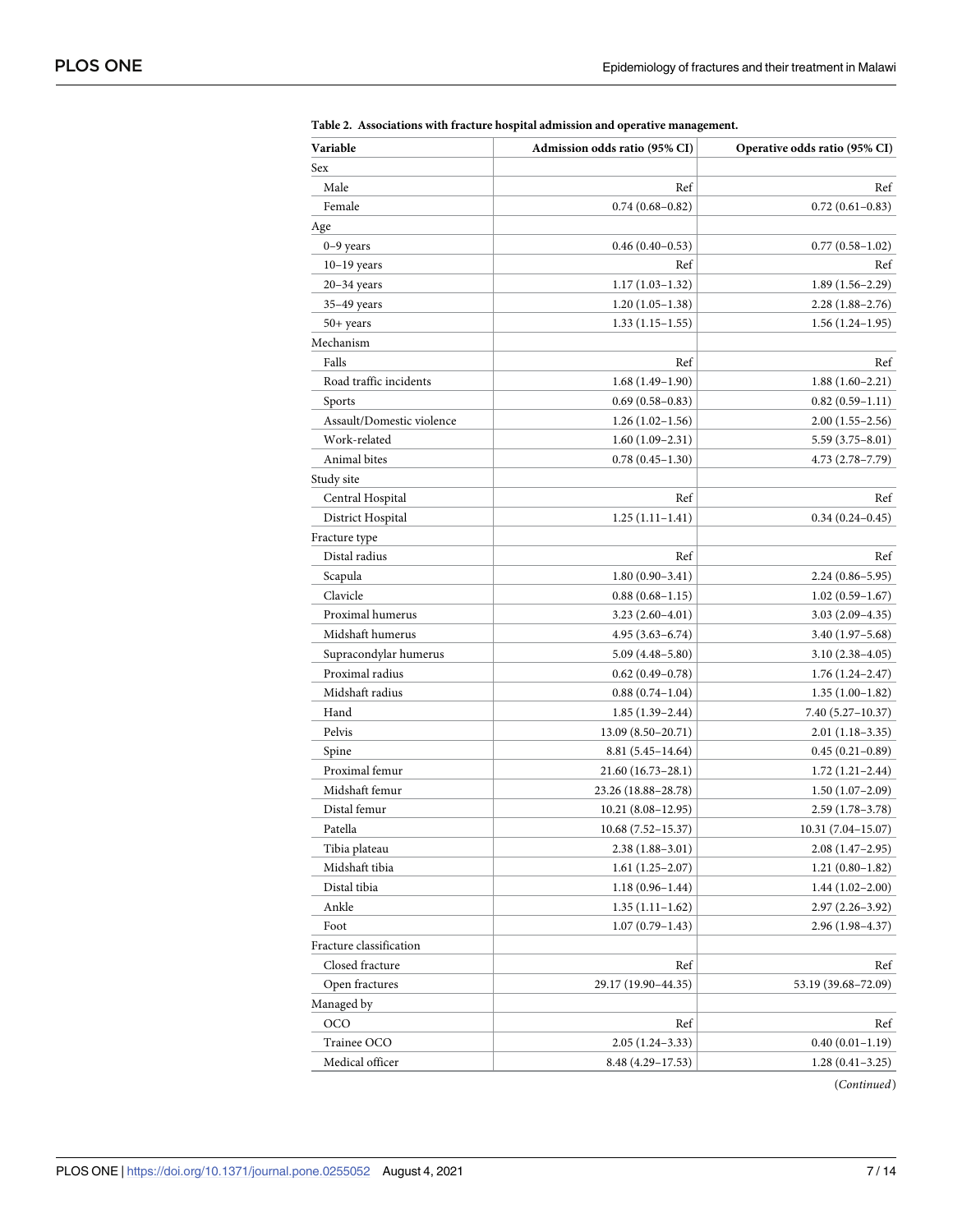<span id="page-7-0"></span>**Table 2.** (Continued)

| Variable               | Admission odds ratio (95% CI) | Operative odds ratio (95% CI) |
|------------------------|-------------------------------|-------------------------------|
| Surgical trainee       | 123.86 (26.60–2,206.92)       | $6.39(3.82 - 10.56)$          |
| Orthopaedic trainee    | 69.67 (40.28-132.98)          | $7.39(5.74 - 9.50)$           |
| Orthopaedic consultant | 114.06 (66.72–215.91)         | 25.11 (20.43–30.98)           |

(Variables adjusted for: sex, age, mechanism, fracture location, initial treating physician, hospital location and year).

<https://doi.org/10.1371/journal.pone.0255052.t002>

14,951 (62.8%) patients were discharged on the same day, 8,781 (36.7%) were admitted to hospital and 46 (0.2%) died.

#### **Admission and operative management ([Table](#page-6-0) 2)**

Regression modelling (adjusted for sex, age, mechanism, fracture location, initial treating physician, hospital location and year) indicated that women were less likely to be admitted (OR:0.74, CI:0.68–0.82) and operated on (OR:0.72, CI:0.61–0.83) compared to men [\(Table](#page-6-0) 2). Significantly more 35–49 year old patients were more likely to be operated on (OR:2.28, CI:1.88–2.76) compared to 10–19 year olds. Most paediatric fractures were treated nonoperatively.

The majority of open fractures (1,042/1,114, 93.5%) were admitted and were more likely to be admitted (OR:29.17, CI:19.90–44.35) and operated on (OR:53.19, CI:39.68–72.09) compared to closed fractures ([Table](#page-6-0) 2). Numbers of open fractures and the percentage that were initially operated remained relatively constant across the three years (2017: 270/325, 83.1%; 2018: 285/302, 94.4%; 2019: 328/387, 84.7%). Most (969/1,114, 87.0%) of the open fracture underwent operative treatment. This includes a first procedure of 943 (93%) primary debridement, 44 (4.2%) internally fixed (IM nail or open reduction internal fixation), 17 (0.2%) externally fixed and 10 (0.1%) amputation. Definitive or further procedures was not recorded as part of data collection. 52 open fractures presented to district hospitals and 50 (96.2%) received debridement, but no external or internal fixation was initially performed.

Pelvic (OR:13.09, CI:8.50–20.71), spinal (OR:8.81, CI:5.45–14.64), proximal femur (OR:21.60, CI:16.73–28.1), midshaft femur (OR:23.26, CI:18.88–28.78), distal femur (OR:10.21, CI:8.08–12.95) and patella fractures (OR:10.68, CI:7.52–15.37) were most likely to be admitted [\(Table](#page-6-0) 2). Proximal humerus (OR:3.03, CI:2.09–4.35), midshaft humerus (OR:3.40, CI:1.97–5.68), supracondylar humerus (OR:3.10, CI:2.38–4.05), distal femur (OR:2.59, CI:1.78–3.78), patella (OR:10.31, CI:7.04–15.07), tibia plateau (OR:2.08, CI:1.47– 2.95) and ankle (OR:2.97, CI:2.26–3.92) were most likely treated operatively ([Table](#page-6-0) 2).

Overall, 91.6% of fractures were treated by orthopaedic clinical officers (n = 21,729/23,734) across the four hospitals. Surgeons (orthopaedic surgeons (OR:25.1, CI:20.43–30.98), orthopaedic trainees (OR: 7.39, CI:5.74–9.50) and surgical trainees (OR:6.39, CI:3.82–10.56)) saw more of the operative cases compared to orthopaedic clinical officers [\(Table](#page-6-0) 2).

#### **Fracture characteristics by age [\(Table](#page-8-0) 3)**

The most common bones fractured were the radius/ulna (8,682/23,734, 36.6%), tibia/fibula (4,036/23,734, 17.0%), humerus (3,527/23,734, 14.9%) and femur (2,355/23,734, 9.9%). Distal radius fracture were more common in the 10–19 year olds (2,662, 53%) compared to the over 50 year old (209, 4%). On the other hand, proximal femoral fractures were more common in over 50 years old (297, 42%) compared to 10–19 year olds (123, 17%). Most fractures were more common in men, but distal femur, distal tibia and ankle fractures had higher percentage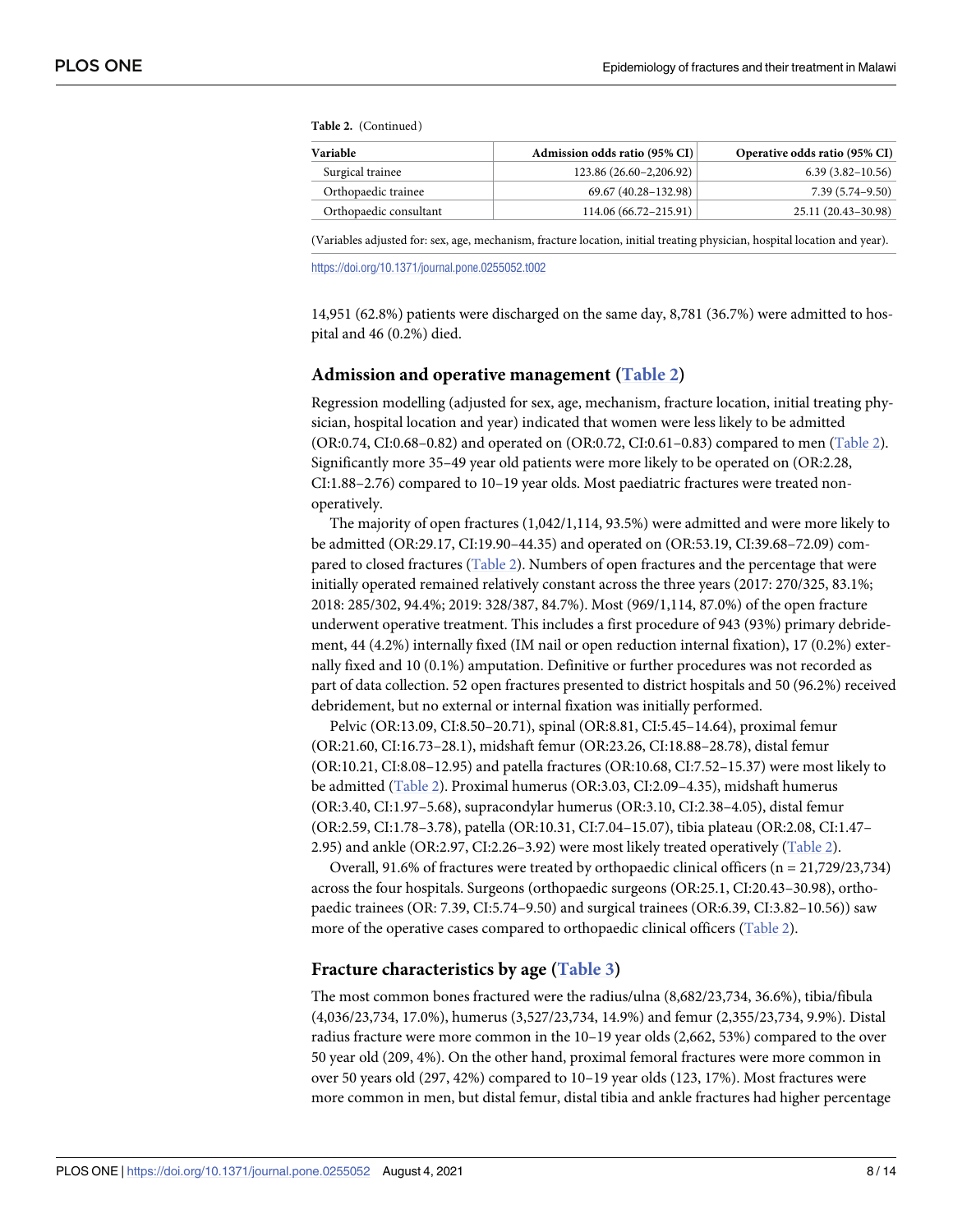<span id="page-8-0"></span>

| Fracture bone                                     |                           | Radius $(n = 8,682)$      |                             |                         | Humerus ( $n = 3,527$ ) |                                |                         | Femur ( $n = 2,355$ )      |                       |                        |                         | Tibia ( $n = 4,036$ )   |                         |
|---------------------------------------------------|---------------------------|---------------------------|-----------------------------|-------------------------|-------------------------|--------------------------------|-------------------------|----------------------------|-----------------------|------------------------|-------------------------|-------------------------|-------------------------|
| Fracture location                                 | $(n = 1,266)$<br>Proximal | $(n = 2,220)$<br>Midshaft | 5,205)<br>Distal<br>⊫<br>تا | Proximal<br>$(n = 657)$ | Midshaft<br>$(n = 295)$ | Supracondylar<br>$(n = 2,808)$ | Proximal<br>$(n = 759)$ | $(n = 1, 107)$<br>Midshaft | $(n = 623)$<br>Distal | $(n = 735)$<br>Plateau | Midshaft<br>$(n = 694)$ | $(n = 1,408)$<br>Distal | $(n = 1, 634)$<br>Ankle |
| Sex                                               |                           |                           |                             |                         |                         |                                |                         |                            |                       |                        |                         |                         |                         |
| Male                                              | 888 (71%)                 | 1,532 (70%)               | 3,633 (70%)                 | 452 (69%)               | 207 (71%)               | 1,879 (67%)                    | 463 (62%)               | 808 (73%)                  | 430 (69%)             | 544 (75%)              | 495 (72%)               | 926 (66%)               | 929 (57%)               |
| Female                                            | 367 (29%)                 | 670 (30%)                 | 1,547 (30%)                 | 203 (31%)               | 86 (29%)                | 907 (33%)                      | 287 (38%)               | 293 (27%)                  | 193 (31%)             | 185 (25%)              | 193 (28%)               | 475 (34%)               | 698 (43%)               |
| Age                                               |                           |                           |                             |                         |                         |                                |                         |                            |                       |                        |                         |                         |                         |
| $0-9$ years                                       | 157 (13%)                 | 297 (14%)                 | (15%)<br>730                | 113 (18%)               | 33 (12%)                | 534 (19%)                      | 64 (9%)                 | 285 (27%)                  | 94 (16%)              | 56 (8%)                | 86 (13%)                | 175 (13%)               | 73 (5%)                 |
| $10-19$ years                                     | 694 (57%)                 | 1,162 (54%)               | 2,662 (53%)                 | 337 (53%)               | 115 (42%)               | 1,786 (65%)                    | 123 (17%)               | 302 (28%)                  | 170 (29%)             | 156 (23%)              | 198 (30%)               | 366 (28%)               | 259 (17%)               |
| $20-34$ years                                     | 168 (14%)                 | 321 (15%)                 | (15%)<br>725                | 66 (10%)                | 43 (16%)                | 196 (7%)                       | 84 (12%)                | 204 (19%)                  | 126 (22%)             | 158 (23%)              | 191 (29%)               | 313 (24%)               | 333 (22%)               |
| $35-49$ years                                     | 122 (10%)                 | 206 (10%)                 | (10%)<br>514                | 60 (9%)                 | 61 (22%)                | 138 (5%)                       | 135 (19%)               | 146 (14%)                  | 90 (15%)              | 206 (30%)              | 134 (20%)               | 331 (25%)               | 551 (37%)               |
| $50+years$                                        | 77 (6%)                   | 155 (7%)                  | 209 (4%)                    | 59 (9%)                 | 21 (8%)                 | 93 (3%)                        | 297 (42%)               | 133 (12%)                  | 101 (17%)             | 105 (15%)              | 54 (8%)                 | 135 (10%)               | 279 (19%)               |
| Mechanism                                         |                           |                           |                             |                         |                         |                                |                         |                            |                       |                        |                         |                         |                         |
| Falls                                             | 932 (75%)                 | 1,639 (75%)               | 4,139 (80%)                 | 452 (70%)               | 156 (54%)               | 2,360 (85%)                    | 491 (67%)               | 612 (57%)                  | 346 (57%)             | 310 (43%)              | 277 (41%)               | 805 (59%)               | 975 (61%)               |
| Road traffic<br>incidents                         | 99 (8%)                   | 145 (7%)                  | 354 (7%)                    | 81 (12%)                | 74 (26%)                | 188 (7%)                       | 169 (23%)               | 299 (28%)                  | 162 (27%)             | 273 (38%)              | 227 (34%)               | 320 (23%)               | 367 (23%)               |
| Sports                                            | 103 (8%)                  | 230 (11%)                 | 372 (7%)                    | 66 (10%)                | 22 (8%)                 | 151 (5%)                       | 18 (2%)                 | 37 (3%)                    | 51 (8%)               | 40 (6%)                | 81 (12%)                | 107 (8%)                | 83 (5%)                 |
| Assault/Domestic<br>violence                      | 69 (6%)                   | 105 (5%)                  | 173 (3%)                    | 26 (4%)                 | 8(3%)                   | 50 (2%)                        | 27 (4%)                 | 32 (3%)                    | 18(3%)                | 50 (7%)                | 36 (5%)                 | 74 (5%)                 | 73 (5%)                 |
| Work-related                                      | $5($ < $1\%)$             | $12(51\%)$                | $( < 1\%)$<br>37            | 7 (1%)                  | 5(2%)                   | $2($ < $1\%)$                  | $4($ < $1\%)$           | 11 (1%)                    | $4($ <1%)             | $6($ <1%)              | 8 (1%)                  | 16 (1%)                 | 16 (1%)                 |
| Animal bites                                      | 15 (1%)                   | 42 (2%)                   | $($ <1% $)$<br>32           | 7 (1%)                  | $2($ < $1\%$ )          | $9($ < $1\%)$                  | $\circ$                 | $2($ < $1\%$ )             | $2($ < $1\%$ )        | $5($ < $1\%$ )         | 13(2%)                  | $10 (< 1\%)$            | $14 (-1%)$              |
| Study site                                        |                           |                           |                             |                         |                         |                                |                         |                            |                       |                        |                         |                         |                         |
| Central Hospital                                  | 965 (87%)                 | 1,624 (85%)               | 4,368 (91%)                 | 461 (83%)               | 209 (75%)               | 2,336 (89%)                    | 713 (98%)               | 886 (86%)                  | 480 (81%)             | 658 (94%)              | 597 (91%)               | 1,126 (86%)             | 1,484 (95%)             |
| District Hospital                                 | 147 (13%)                 | 296 (15%)                 | 451 (9%)                    | 92 (17%)                | 69(25%)                 | 296 (11%)                      | 17 (2%)                 | 143 (14%)                  | 110 (19%)             | 43 (6%)                | 56 (9%)                 | 182 (14%)               | 84 (5%)                 |
| Initial management                                |                           |                           |                             |                         |                         |                                |                         |                            |                       |                        |                         |                         |                         |
| Operative                                         | 107 (8%)                  | 126 (6%)                  | 214 (4%)                    | 69 (11%)                | 43 (15%)                | 216 (8%)                       | 117 (15%)               | 114 (13%)                  | 118 (19%)             | 170 (23%)              | 122 (18%)               | 195 (14%)               | 335 (21%)               |
| Non-operative                                     | 11,559<br>(92%)           | 2,094 (94%)               | 4,991 (96%)                 | 588 (89%)               | 252 (85%)               | 2,592 (92%)                    | 642 (85%)               | 963 (87%)                  | 505 (81%)             | 565 (77%)              | 572 (82%)               | 1,213 (86%)             | 1,299 (79%)             |
| https://doi.org/10.1371/journal.pone.0255052.t003 |                           |                           |                             |                         |                         |                                |                         |                            |                       |                        |                         |                         |                         |

| i                        |  |
|--------------------------|--|
| יי טברטבי                |  |
|                          |  |
|                          |  |
|                          |  |
|                          |  |
|                          |  |
|                          |  |
|                          |  |
|                          |  |
| <b>I</b> no no           |  |
|                          |  |
|                          |  |
|                          |  |
|                          |  |
|                          |  |
|                          |  |
|                          |  |
|                          |  |
|                          |  |
| <b>Contract Contract</b> |  |
| こうしょう                    |  |
|                          |  |
|                          |  |
|                          |  |
|                          |  |
|                          |  |
|                          |  |
|                          |  |
|                          |  |
|                          |  |
| l                        |  |
|                          |  |
|                          |  |
|                          |  |
|                          |  |
|                          |  |
|                          |  |
|                          |  |
|                          |  |
|                          |  |

**[Table](#page-7-0) 3. Fracture types by patient characteristics.**

Table 3. Fracture types by patient characteristics.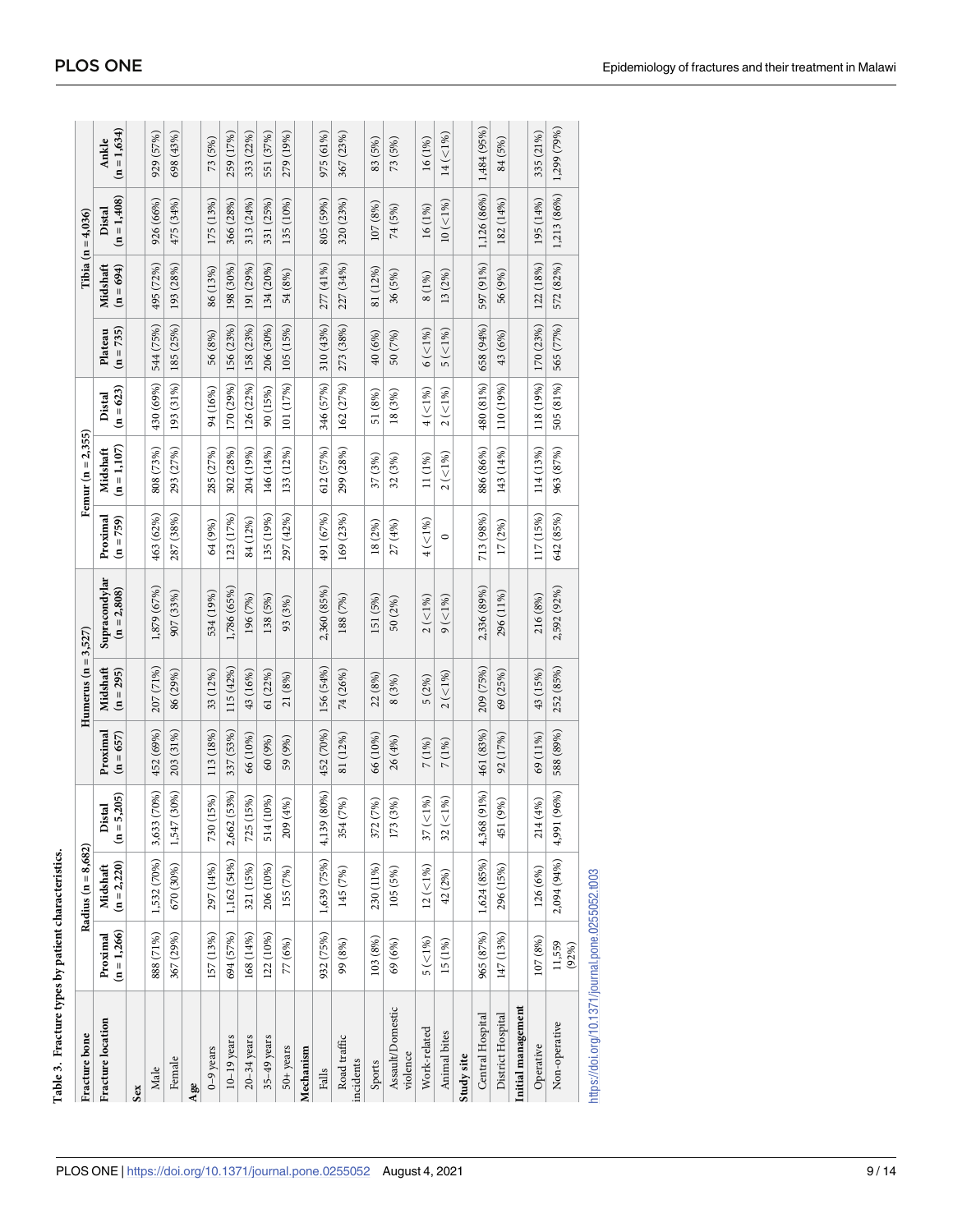<span id="page-9-0"></span>

| <b>Radial</b>                                        |                      |                           | <b>Humeral</b> |                      |                          |
|------------------------------------------------------|----------------------|---------------------------|----------------|----------------------|--------------------------|
|                                                      |                      |                           |                |                      |                          |
|                                                      |                      |                           |                |                      | 657                      |
|                                                      |                      |                           |                |                      | Proximal                 |
|                                                      |                      |                           |                |                      | (3%)                     |
|                                                      |                      |                           |                |                      | 295<br><b>Midshaft</b>   |
|                                                      | 2,220 Midshaft (10%) | 2,808 Supracondylar (13%) |                |                      | (1%)                     |
|                                                      |                      | <b>Femoral</b>            |                |                      | <b>Foot</b>              |
|                                                      |                      |                           |                |                      |                          |
|                                                      |                      |                           |                |                      |                          |
|                                                      |                      | 1,1107 Midshaft (5%)      |                |                      |                          |
| 5,205 Distal (24%)                                   | 1,266 Proximal (6%)  |                           |                |                      | 575 (3%)                 |
| <b>Tibial</b>                                        |                      |                           |                | 623<br><b>Distal</b> | <b>Patella</b>           |
|                                                      |                      | 759 Proximal (3%)         |                | (3%)                 | 292(1%)                  |
|                                                      | 735 plateau (3%)     | <b>Clavicle</b>           |                | Hand                 | <b>Pelvis</b>            |
|                                                      |                      |                           |                |                      | 227(1%)                  |
|                                                      |                      |                           |                |                      | <b>Spine</b>             |
| 1,634 Ankle (7%) 1,408 Distal (6%) 694 Midshaft (3%) |                      | 696 (3%)                  |                | 609 (3%)             | $214(1%) \frac{70}{51%}$ |

**Fig 2. Fracture characteristics (groups are bone names, sub-groups are fracture locations, n = 23,014).** 720 missing.

<https://doi.org/10.1371/journal.pone.0255052.g002>

in women compared to other injuries (Fig 2). The most common mechanism was falls for all fractures (15,393/23,176, 66.4%), but there was a higher percentage of injuries resulting from road traffic for midshaft femur, distal femur, tibia plateau and midshaft tibia fractures. The majority of distal radius fractures were managed as outpatients.

# **Discussion**

The main finding of this study is that the majority of fractures that occured in 10–19 year old individuals are due to falls and were managed non-operatively by orthopaedic clinical officers in Malawi. To our knowledge, this is the largest study describing detailed epidemiology and initial treatment of fractures presenting to hospitals in any low-income country. Overall, fractures affected a younger population than in high-income settings, likely due to the young population in Malawi (median age of 17 years) [\[19\]](#page-12-0), and the different patterns of risk factors for fracture. However, most of the paediatric fractures were managed non-operatively with an increase in operative management in 35–49 year olds. This might be due to adults sustaining more severe fractures, such as open fractures and proximal femoral, patella and pelvic fractures, that require operative management.

With 60% of cases being referred from a health centre to a secondary or tertiary hospital, this has implications for the delay in receiving trauma care and can result in increased mortality and morbidity [[20](#page-12-0)]. Most Malawian healthcare centres do not have healthcare workers with any trauma or orthopaedic training [\[21\]](#page-12-0) or X-ray facilities and Malawian district hospitals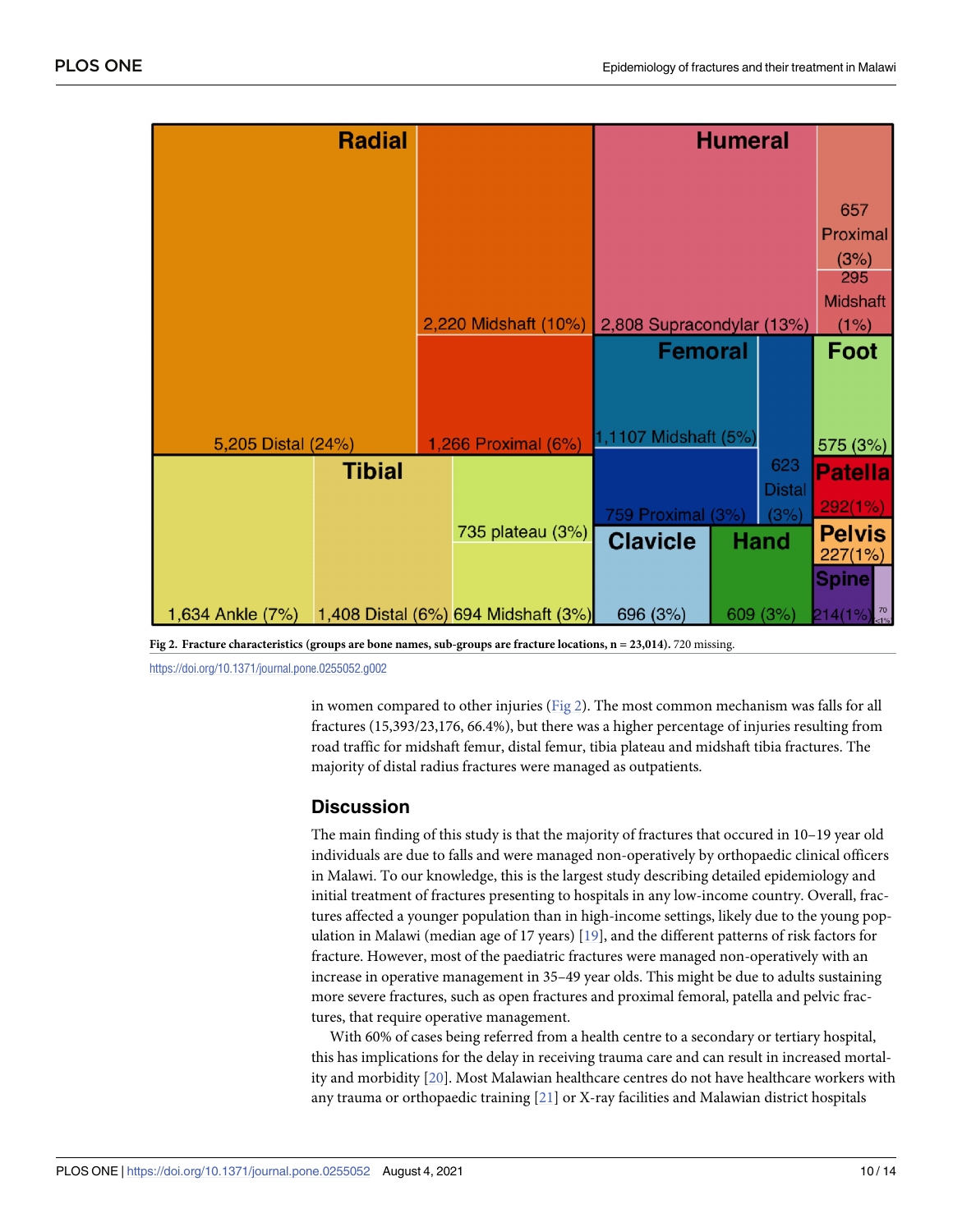<span id="page-10-0"></span>have orthopaedic clinical officers, but very limited capacity to provide surgical services, which are restricted to central hospitals and orthopaedic surgeons [\[6](#page-12-0)]. Other international collaboratives have also found that open fractures are not admitted in a timely manner to hospitals in LMICs [[22](#page-13-0)]. There is a need for a qualitative study to establish reasons why OCOs do not perform external fixation for open fractures in district hospitals.

Malawian district hospitals are able to provide non-operative care by orthopaedic clinical officers with supervision from orthopaedic surgeons in central hospitals. Different methods of supervision have been proposed, but in Malawi telephone consultation networks have been shown to reduce unnecessary referrals [\[23\]](#page-13-0). High energy fractures that require operations were treated in central hospitals. More work needs to be done to establish which injuries can be treated in district hospitals or health centres and which should be treated in central hospitals, and appropriate referral protocols need to be drafted. In HICs, the creation of major trauma networks has aided fracture care management [[24](#page-13-0), [25](#page-13-0)] and there is potential to develop a trauma network system in Malawi and similar LMICs along similar lines. The introduction of guidelines has strengthened open fracture care in the UK [[25](#page-13-0)] and a recent initiative has established locally approved guidelines for the care and referral of open fractures in Malawi [\[26\]](#page-13-0).

Most (88%, 20,885/23,734) of fractures were treated non-operatively, but it is unclear which of these fractures would have benefited from operative treatment. In high-income injuries, paediatric forearm fracture are typically treated non-operatively with good outcomes [\[27\]](#page-13-0). On the other hand, 85% of proximal femoral fractures (hip) are treated operatively in high-income countries as they are associated with poor quality of life and function if treated non-operatively [\[28–30\]](#page-13-0), but our study showed only 15% of proximal femoral fractures were treated operatively. Further studies are needed to clarify the reasons behind these severe injuries not being surgically fixed in LICs. Other studies suggest these reasons could be multifactorial, including lack of basic orthopaedic equipment, OCO expertise, safe anaesthesia and sterile operating conditions [\[21\]](#page-12-0).

More than 80% of surgical, obstetric and orthopaedic procedures could be done by associate clinicians in a practice known as "task shifting". Malawi has 14 specialist orthopaedic surgeons and 107 OCOs. More work is required to assess clinical outcomes of fractures treated by specialist orthopaedic surgeons and orthopaedic clinical officers in Malawi. The registry data shows that orthopaedic surgeons focus on operative care, whereas OCOs focus on non-operative management. It is unclear whether this is a selection effect in that OCOs are less likely to be asked to see fractures requiring surgical intervention or is it a reflection of their decisionmaking skills and what the availability of resources are locally. It is important that less trained OCOs are supervised by trained orthopaedic personnel through standards and trauma networks [[9\]](#page-12-0).

The data from the registry does not represent all fractures in Malawi, as we included only four hospitals in Malawi [\[21\]](#page-12-0). In total, there are 26 district hospitals, four central hospitals and other faith based healthcare facilities that can provide orthopaedic care. It is also unlikely to represent all fractures seen in each participating facility during the study period as some cases may have been missed, especially during the night or weekends when there are fewer staff on duty. The study effect, where fewer participants are recruited at the beginning of the study, might limit the ability to conclude trends over time. The true burden of fractures is likely to be higher than our results, but we tried to mitigate this by our research team verifying the data forms onsite and comparing forms to cases in the patients' register book every quarter. Unfortunately, there was no gold standard to assist in assessing the proportion of missing cases as during our data verification exercise, some of the book registers routinely kept by the facilities had fewer cases than our registry. Similar data quality issues in registries have also been reported in a recent systematic review [\[31\]](#page-13-0). This database does not provide information for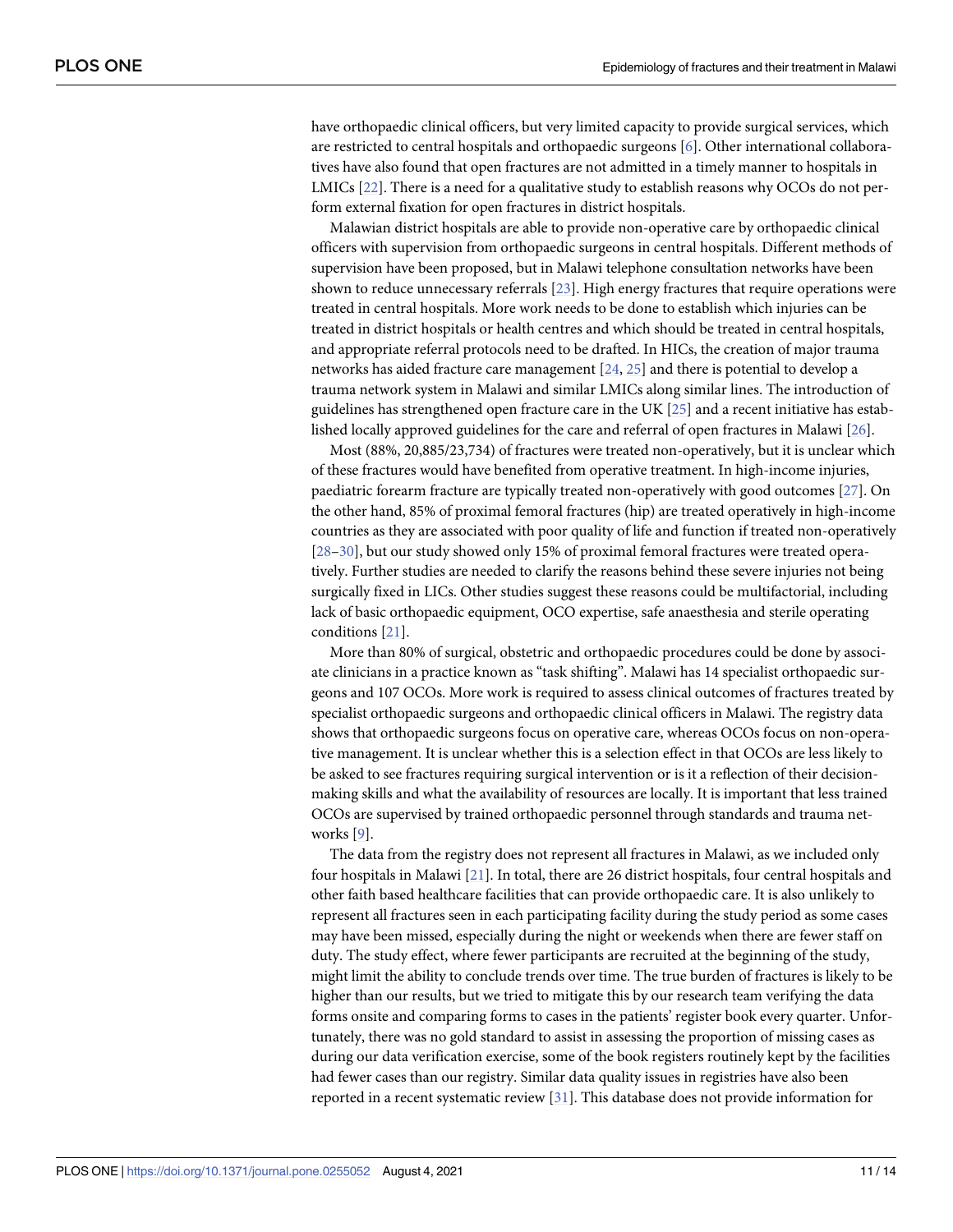<span id="page-11-0"></span>timing of surgery or the follow-up treatment including complications and clinical outcomes. Further work is required to measure the morbidity and mortality from the more common fractures including the economic burden of these injuries both from the care provider perspective as well indirect costs from catastrophic loss of income. This fracture care registry only records patients that seek care in the participating hospitals in Malawi and we report much lower rates of hand (3%) and feet (3%) injuries compared to hand (25.5%) and feet (13.2%) fractures from registries in high-income countries [\[32\]](#page-13-0). Some of these injuries may result in long term morbidity but may not present initially to hospital.

We recommend that all countries establish systems for fracture care whereby patients can access the appropriate care for their injury in a timely fashion. In Malawi, there are only 14 orthopaedic surgeons all based in the urban areas, but 84% of the population is rural. This surgeon density distribution is not adequate to cater for the whole population but also creates access issues for the rural majority. This requires task-sharing such that many non-doctor grade workers (OCOs) who are based in district hospitals provide non-operative based care for the majority of injuries, but injuries requiring surgical care are identified and referred at the earliest opportunity to the operative-based surgeons and facilities.

The current model of fracture care in Malawi is such that trained orthopaedic surgeons manage fractures operatively in urban referral centres whereas OCOs mainly manage fractures non-operatively in both district and referral centres. We recommend that orthopaedic surgeons should supervise orthopaedic clinical officers to manage non operative injuries in central and district hospitals. There is need for further studies to assess the clinical and patient reported outcomes of these fracture cases managed both operatively and nonoperatively.

## **Supporting information**

**S1 [Dataset.](http://www.plosone.org/article/fetchSingleRepresentation.action?uri=info:doi/10.1371/journal.pone.0255052.s001)** (CSV)

# **Author Contributions**

**Conceptualization:** Claude Martin, Jr., William James Harrison, Linda Chokotho.

**Data curation:** Alexander Thomas Schade, Foster Mbowuwa, Paul Chidothi.

**Formal analysis:** Alexander Thomas Schade, Foster Mbowuwa, Paul Chidothi, Peter MacPherson.

**Funding acquisition:** Claude Martin, Jr., William James Harrison, Linda Chokotho.

**Investigation:** Linda Chokotho.

**Methodology:** Foster Mbowuwa, Paul Chidothi, Linda Chokotho.

**Project administration:** Foster Mbowuwa, Paul Chidothi, Linda Chokotho.

**Resources:** Foster Mbowuwa, Paul Chidothi.

**Software:** Foster Mbowuwa, Paul Chidothi.

**Supervision:** Peter MacPherson, Simon Matthew Graham, Claude Martin, Jr., Linda Chokotho.

**Validation:** Alexander Thomas Schade, Peter MacPherson.

**Visualization:** Alexander Thomas Schade, Peter MacPherson.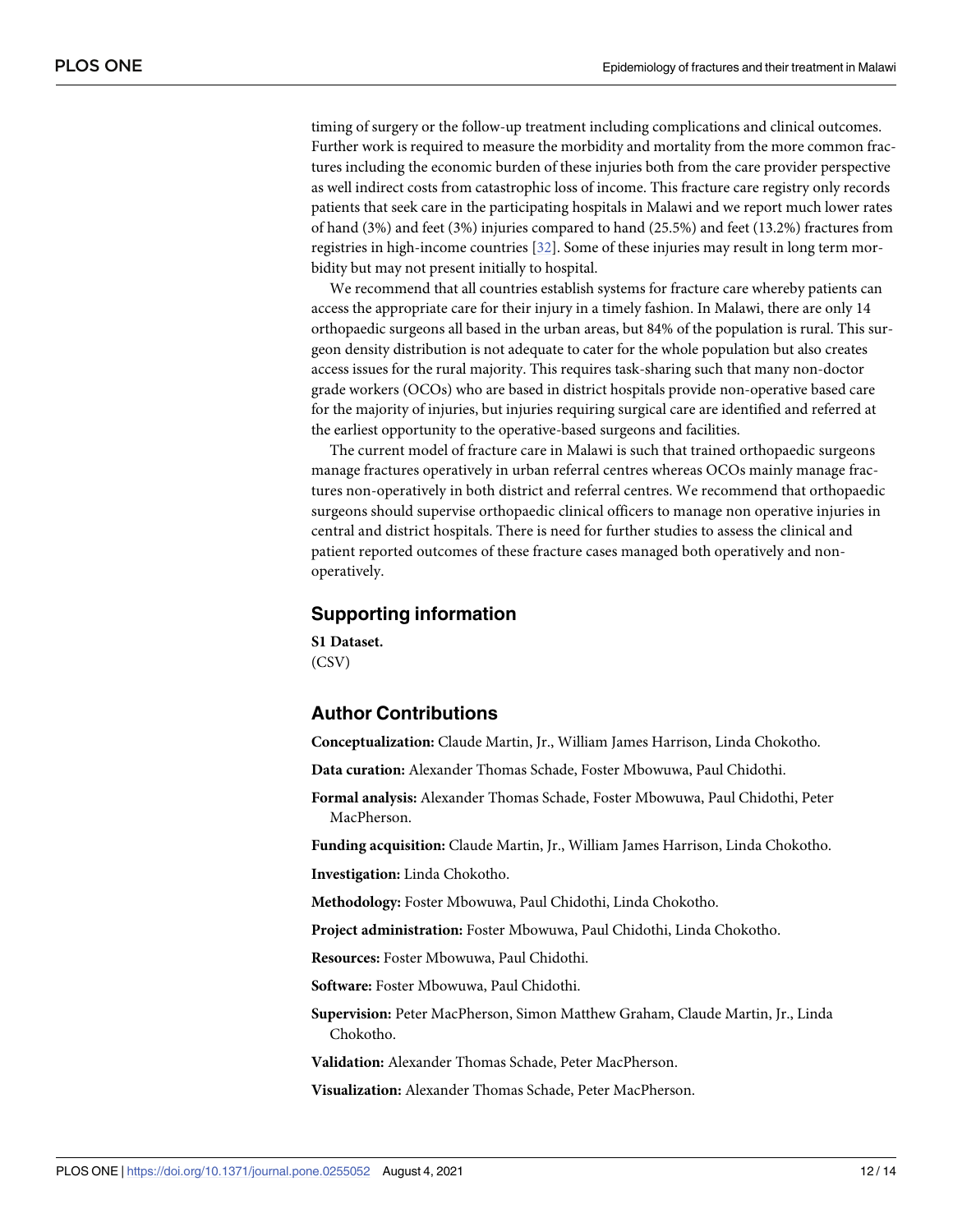<span id="page-12-0"></span>**Writing – original draft:** Alexander Thomas Schade.

**Writing – review & editing:** Alexander Thomas Schade, Peter MacPherson, Simon Matthew Graham, Claude Martin, Jr., William James Harrison, Linda Chokotho.

#### **References**

- **[1](#page-1-0).** Global\_Burden\_of\_Disease\_Collaborative\_Network. Global Burden of Disease Study 2016 (GBD 2016) Seattle (WA)2016.
- **[2](#page-1-0).** Mock C, Cherian MN. The global burden of musculoskeletal injuries: challenges and solutions. Clinical orthopaedics and related research. 2008; 466(10):2306–16. [https://doi.org/10.1007/s11999-008-](https://doi.org/10.1007/s11999-008-0416-z) [0416-z](https://doi.org/10.1007/s11999-008-0416-z) PMID: [18679760](http://www.ncbi.nlm.nih.gov/pubmed/18679760)
- **[3](#page-1-0).** Haagsma JA, Graetz N, Bolliger I, Naghavi M, Higashi H, Mullany EC, et al. The global burden of injury: incidence, mortality, disability-adjusted life years and time trends from the Global Burden of Disease study 2013. Inj Prev. 2016; 22(1):3–18. <https://doi.org/10.1136/injuryprev-2015-041616> PMID: [26635210](http://www.ncbi.nlm.nih.gov/pubmed/26635210)
- **[4](#page-1-0).** Beveridge M, Howard A. The burden of orthopaedic disease in developing countries. J Bone Joint Surg Am. 2004; 86(8):1819–22. <https://doi.org/10.2106/00004623-200408000-00029> PMID: [15292432](http://www.ncbi.nlm.nih.gov/pubmed/15292432)
- **5.** Nwomeh B, Lowell W, Kable R, Haley K, Ameh E. History and development of trauma registry: Lessons from developed to developing countries. World journal of emergency surgery: WJES. 2006; 1:32. <https://doi.org/10.1186/1749-7922-1-32> PMID: [17076896](http://www.ncbi.nlm.nih.gov/pubmed/17076896)
- **[6](#page-1-0).** Meara JG, Leather AJM, Hagander L, Alkire BC, Alonso N, Ameh EA, et al. Global Surgery 2030: evidence and solutions for achieving health, welfare, and economic development. The Lancet. 2015; 386(9993):569–624.
- **[7](#page-1-0).** World\_Health\_Organisation. World Health statistics 2013. Geneva; 2013.
- **[8](#page-1-0).** National\_Statistical\_Office. Malawi Population and Housing Census report 2018. Zomba, Malawi: National\_Statistical\_Office; 2018.
- **[9](#page-1-0).** Mkandawire N, Ngulube C, Lavy C. Orthopaedic clinical officer program in Malawi: a model for providing orthopaedic care. Clin Orthop Relat Res. 2008; 466(10):2385–91. [https://doi.org/10.1007/s11999-008-](https://doi.org/10.1007/s11999-008-0366-5) [0366-5](https://doi.org/10.1007/s11999-008-0366-5) PMID: [18633684](http://www.ncbi.nlm.nih.gov/pubmed/18633684)
- **[10](#page-2-0).** The\_Global\_Fund. Global Fund Grants to the Republic of Malawi. Geneva, Switzerland; 2016. Report No.: GF-OIG-16-024.
- **[11](#page-2-0).** World\_Bank. 3. <http://data.worldbank.org/indicator/SH.XPD.PCAP>.
- **[12](#page-2-0).** Jaffry Z, Chokotho LC, Harrison WJ, Mkandawire NC. The burden of trauma at a district hospital in Malawi. Tropical Doctor. 2017; 47(4):286–91. <https://doi.org/10.1177/0049475517690333> PMID: [28173743](http://www.ncbi.nlm.nih.gov/pubmed/28173743)
- **[13](#page-2-0).** Conway D, Albright P, Eliezer E, Haonga B, Morshed S, Shearer DW. The burden of femoral shaft fractures in Tanzania. Injury. 2019; 50(7):1371–5. <https://doi.org/10.1016/j.injury.2019.06.005> PMID: [31196597](http://www.ncbi.nlm.nih.gov/pubmed/31196597)
- [14](#page-2-0). The Economist Intelligence Unit. Understanding The Impact of Musculoskeletal injuries in low and middle income countries. 2018.
- **[15](#page-2-0).** Christiansen TB, JM L. EpiData—Comprehensive Data Management and Basic Statistical Analysis System. In: Association E, editor. Odense, Denmark2020-.
- **[16](#page-2-0).** Hartung C, Anokwa Y, Brunette W, Lerer A, Tseng C, Borriello G. Open Data Kit: Tools to Build Information Services for Developing Regions. 2010.
- **[17](#page-3-0).** Muller ME, Nazarian S, Koch P, Schatzker J. The Comprehensive Classification of Fractures of Long Bones/AO Classification of Fractures. 1 ed. Berlin, Heidelberg: Springer-Verlag; 1990. XIV, 202 p.
- **[18](#page-3-0).** Team RC. R: A language and environment for statistical computing. In: Computing RFfS, editor. Vienna, Austria2013.
- **[19](#page-9-0).** Manda M. Malawi Situation of Urbanisation Report2015.
- **[20](#page-9-0).** Roddy E, Patterson JT, Kandemir U. Delay of Antibiotic Administration Greater than 2 Hours Predicts Surgical Site Infection in Open Fractures. Injury. 2020; 51(9):1999–2003. [https://doi.org/10.1016/j.](https://doi.org/10.1016/j.injury.2020.04.031) [injury.2020.04.031](https://doi.org/10.1016/j.injury.2020.04.031) PMID: [32482427](http://www.ncbi.nlm.nih.gov/pubmed/32482427)
- **[21](#page-9-0).** Henry JA, Frenkel E, Borgstein E, Mkandawire N, Goddia C. Surgical and anaesthetic capacity of hospitals in Malawi: key insights. Health Policy and Planning. 2014; 30(8):985–94. [https://doi.org/10.1093/](https://doi.org/10.1093/heapol/czu102) [heapol/czu102](https://doi.org/10.1093/heapol/czu102) PMID: [25261799](http://www.ncbi.nlm.nih.gov/pubmed/25261799)